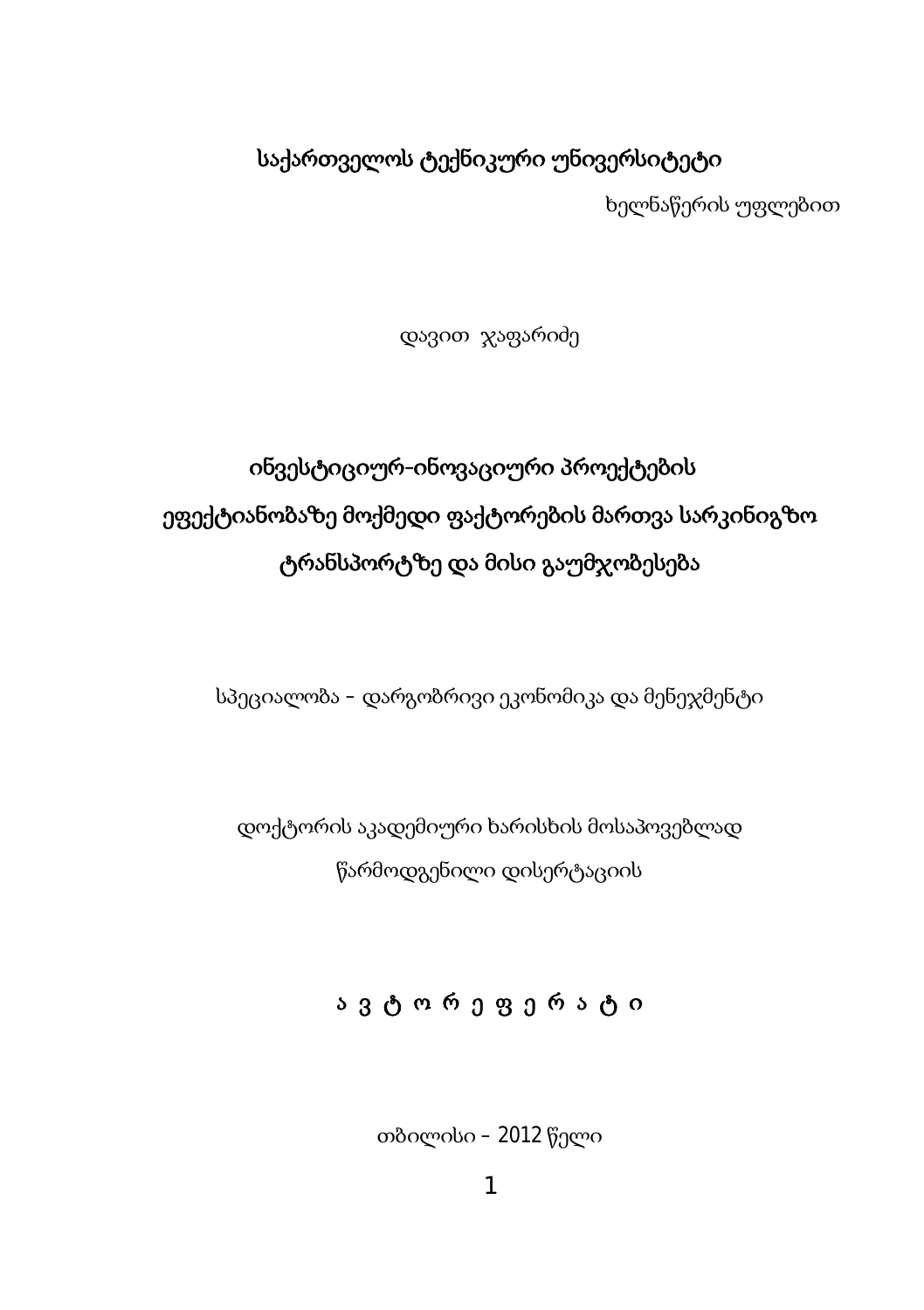სამუშაო შესრულებულია საქართველოს ტექნიკურ უნივერსიტეტში სატრანსპორტო და მანქანათმშენებლობის ფაკულტეტის სატრანსპორტო დეპარტამენტის ტრანსპორტისა და მანქანათმშენებლობის ეკონომიკის და ორგანიზაციის მიმართულებაზე.

სამეცნიერო ხელმძღვანელი:

სრული. პროფესორი გოდერძი ტყეშელაშვილი

რეცენზენტები:

- 1. მაკა გუდიაშვილი
- 2. მერაბ ჯულაყიძე

დისერტაციის დაცვა შედგება 2012 წლის 16 მაისს 15:00 საათზე საქართველოს ტექნიკური უნივერსიტეტის სატრანსპორტო და მანქანათმშენებლობის სადისერტაციო საბჭოს სადისერტაციო კოლეგიის სხდომაზე; თბილისი, კოსტავას ქ. №70, აუდ. 560

ავტორეფერატი დაიგზავნა 2012 წლის "----"------------"

სადისერტაციო საბჭოს სწავლული მდივანი,

ასოც.პროფესორი იასახალი რ.ველიჯანაშვილი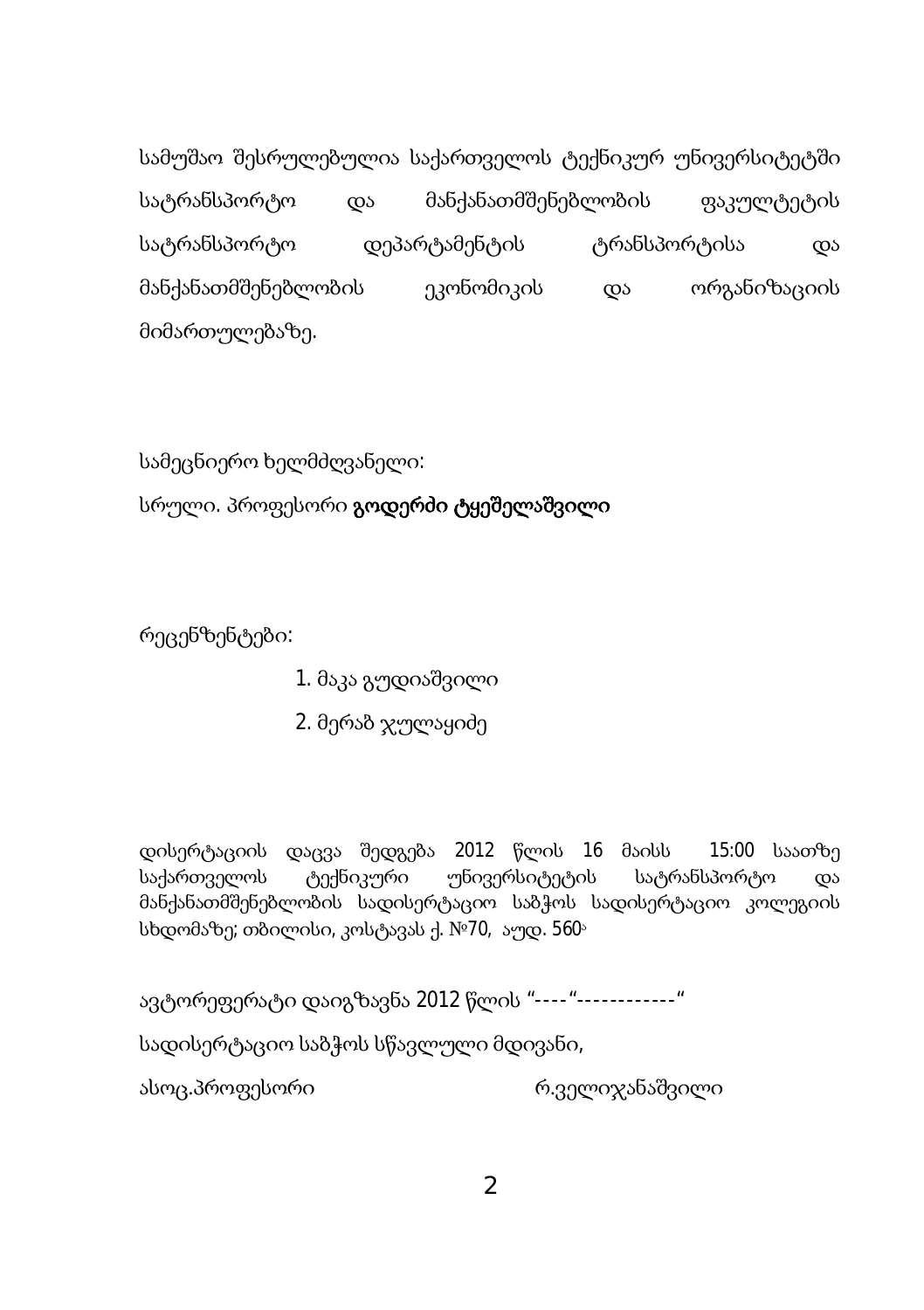### I. წაშრომის საერთო დახასიათბა

თემის აქტუალობა. საქართველოს ტერიტორიაზე გადის შუა აზიის, დასავლეთთან დამაკავშირებელი, სამი სატრნზიტო ხაზიდან ერთ-ერთი ყველაზე უმოკლესი, რაშიც წამყვანი როლი შ.პ.ს. "საქართველოს რკინიგზას" უჭირავს. შესაბამისად, კავკასიის გავლით დასავლეთ-აღმოსავლეთის სარკინიგზო ტრანზიტის ფუნქციის ხელშეწყობის იდეა 90-იანი წლების დასაწყისიდან ევროკავშირისა და ამერიკის შეერთებული შტატების და სხვა განვითარებული დემოკრატიული ქვეყნების დიდ ინტერესს იწვევს. რაც გულისხმობს საქართველოში დემოკრატიული ინსტიტუტების, თავისუფალი საბაზრო ურთიერთობებისა და მიმზიდველი საინვესტიციო გარემოს ჩამოყალიბების ხელშეწყობას. აქედან გამომდინარე მისი ეკონომიკური ზრდა და მდგრადი განვითარება მეტწილად დამოკიდებულია, როგორც სატრანზიტო ქვეყნის, პოტენციალის ეფექტურ გამოყენებაზე.

აღნიშნულთან დაკავშირებით აუცილებელია რკინიგზამ შეძლოს მომხმარებლებისთვის მომგებიანი პირობების შეთავაზება და მათი პრაქტიკული განხორციელება, რისთვისაც საჭიროა მძლავრი თანამედროვე ინფრასტრუქტურის შექმნა, რაც უზრუნველყოფს ტვირთების გარანტირებულად დაცვას, მათ სწრაფად გადაზიდვას და სატრანსპორტო ხარჯების შემცირებას.

თემის აქტუალობა კიდევ უფრო იზრდება, თუ გავითვალისწინებთ, რომ სარკინიგზო ტრანსპორტის განვითარების სარეალიზებელი სტრატეგია დღესდღეობით ორიენტირებულია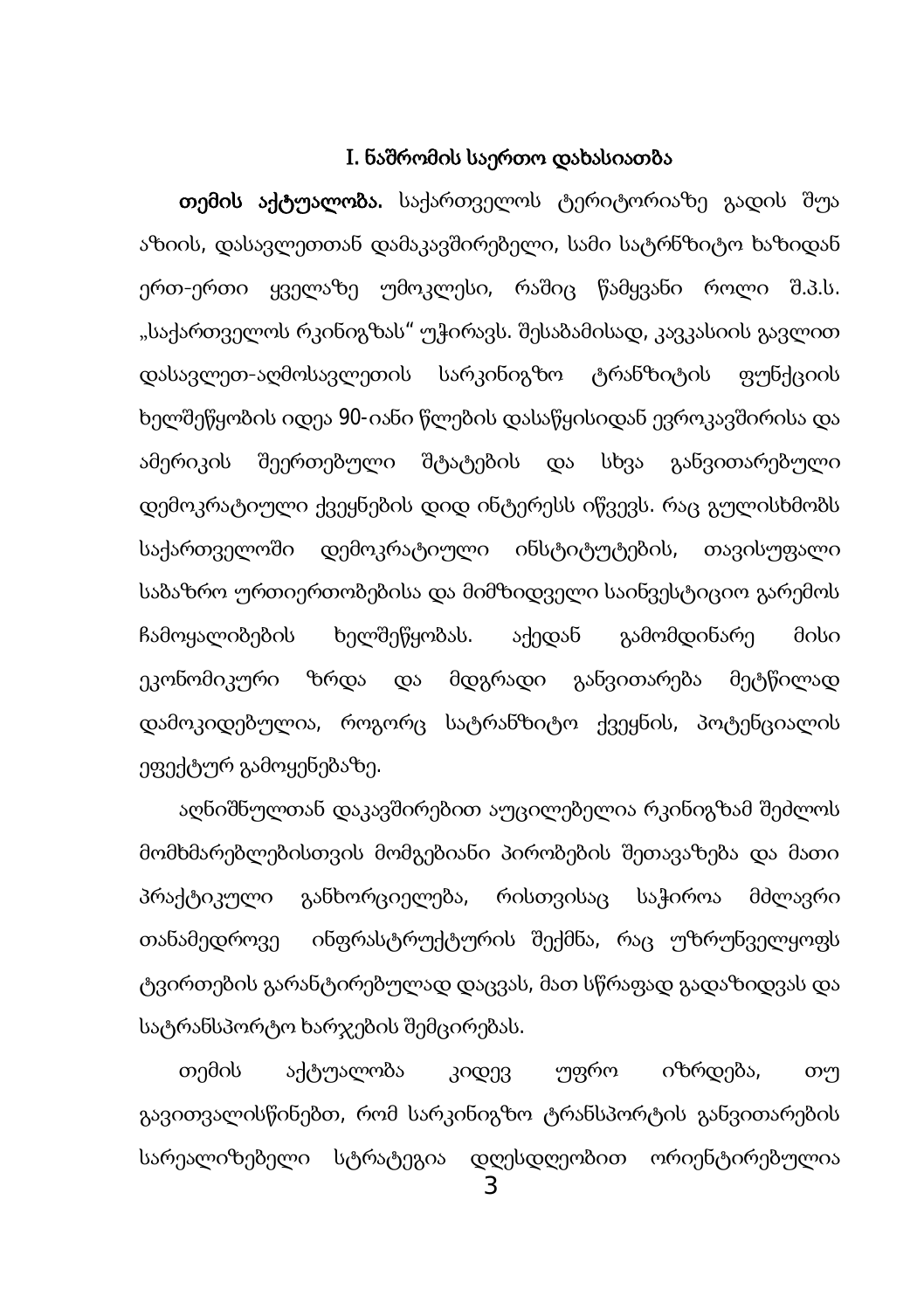ინვესტიციურ-ინოვაციური პროექტების განვითარებაზე და მის ეფექტურ მართვაზე. პრიორიტეტული ხდება სამეცნიეროტექნოლოგიური მიმართულებები, რომლებმაც უნდა გააფართოვონ მოწინავე გამოგონებების გამოყენება სარკინიგზო ტრანსპორტზე და აამაღლონ საქართველოს სატრანპორტო მომსახურებათა კონკურენტუნარიანობა მსოფლიო ბაზარზე. აუცილებელია რკინიგზის მოდერნიზაცია, ინოვაციური პროექტების დაგეგმვით, რომლებიც თავის მხრივ დიდ ინვესტიციებთანაა დაკავშირებული.

ამოცანა მდგომარეობს საქართველოს რკინიგზის მიერ განხორციელებული საინვესტიციო პროექტების ("თბილისის შემოვლითი რკინიგზა" და "სწრაფრი რკინიგზა"), ეფექტიანობის ძირითადი მაჩვენებლების გაანგარიშების, მათ პრაქტიკული გამოყენების და ეკონომიკური მიზანშეწონილობის განსაზღვრაში. რისთვისაც შემოთავაზებულია საინჟინრო გადაწყვეტილებათა ეკონომიკური შეფასების ახალი თანამედროვე ხედვა და საინვესტიციო პროექტების შეფასება დისკონტირებული ფულადი ნაკადების გამოყენებით. ყოველივე ზემოთთქმული თავს იყრის საერთო სარკინიგზო ტრანსპორტის ინვესტიციურ-ინოვაციური პროექტების ეფექტური მართვის პრობლემატიკაში, მისი მეცნიერულად დამუშავება და სათანადო წინადადებების წარდგენა ხელს შეუწყობს საქართველოს რკინიგზის განვითარებას, ფართო პერსპექტივებს შეუქმნის არამარტო ტვირთების (როგორც სატრანზიტო, ასევე ადგილობრივი) და მგზავრთა გადაყვანის ინტენსივობის ზრდას, არამედ იქნება ქვეყნის ეკონომიკის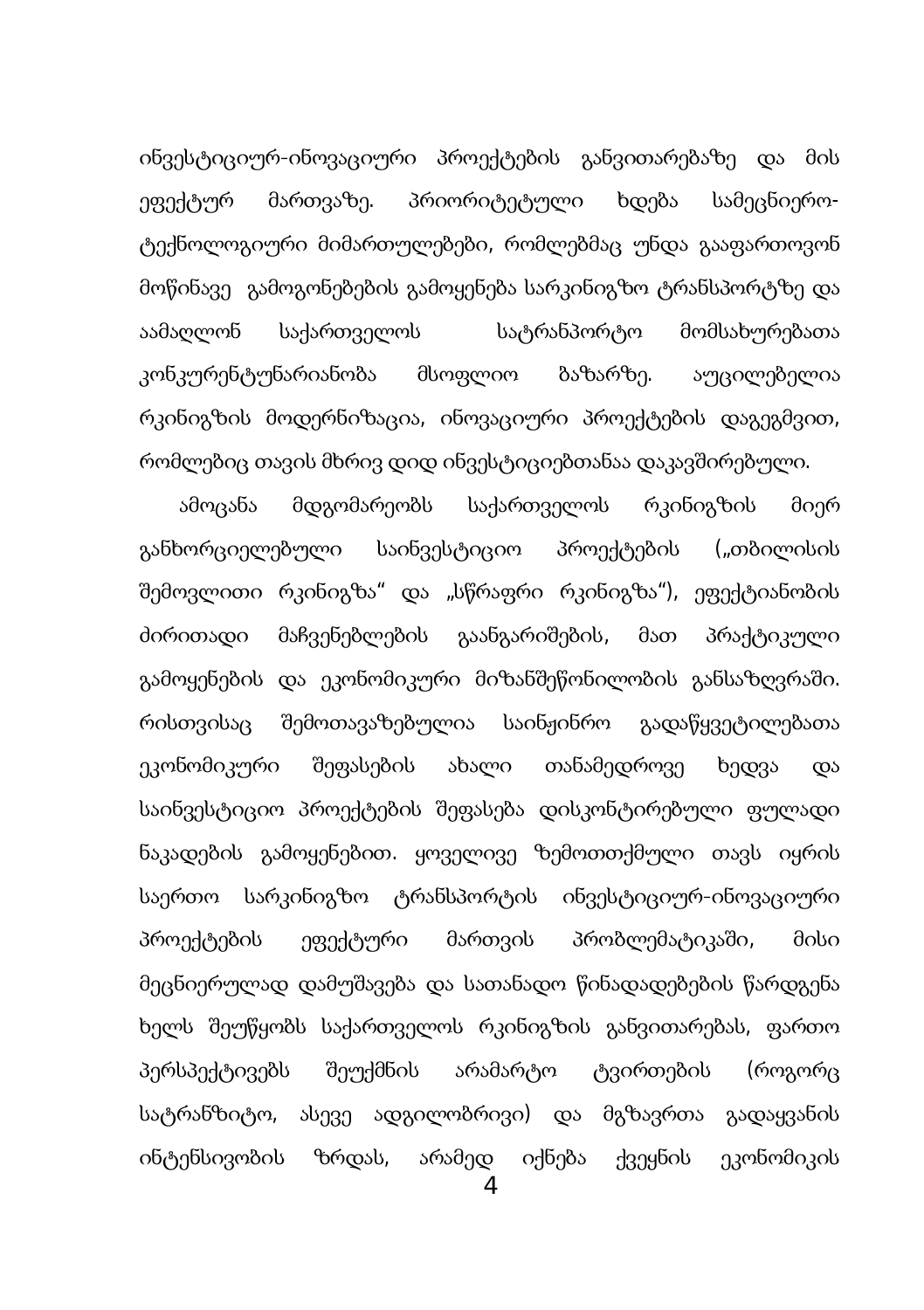დაჩქარებული განვითარების სტიმულიც. ყოველივე ზემოთთქმული განაპირობებს სადისერტაციო თემის აქტუალობას.

პრობლემის შესწავლის მდგომარეობა. კვლევის მეთოდოლოგიური და თეორიული საფუძვლის სახით გამოიყენება ქართველი და უცხოელი ეკონომისტების შრომები სტრატეგიული მართვის, საინვესტიციო და საინოვაციო მენეჯმენტის, კონკურენტუნარიანობის, კომპანიის სამეურნეო საქმიანობის ეკონომიკური ეფექტიანობის ანალიზის დარგში.

მუშაობის პროცესში გამოიყენებოდა მეცნიერული კვლევის სხვადასხვა მეთოდები: საინჟინრო გადწყვეტათა ეკონომიკური შეფასება, მათემატიკური სტატისტიკა, ექსპერტული შეფასება, გადაწყვეტილებების ოპტიმიზაცია, ფულადი ნაკადების დისკონტირება, რკინიგზის ტრანსპორტის ორგანიზაცია და მართვა. კვლევის მეთოდოლოგიურ ბაზას წარმოადგენს ქართველი პროფესორების – ო.გელაშვილის, გ.ტყეშელაშვილის, მ.ზუბიაშვილის ა. კუჭუხიძის ა.ჩხაიძის და სხვა ფასეული შრომები.

ასევე საზღვარგარეთის მეცნიერების ჯ. როსი, ჰ. ბრაუნი, კ.ევგენია, ჯ. ჰამილტონის შრომები რკინიგზის ტრანსპორტის ეკონომიკის დარგში.

კვლევის მიზანი და ძირითადი ამოცანები. სადისერტაციო ნაშრომის მიზანი მდგომარეობს რკინიგზის ეფექტიანობის მაჩვენებლების სისტემისადმი მოთხოვნათა დასაბუთებაში, რაც, თავის მხრივ, იძლევა საინოვაციო ტიპის საინვესტიციო პროექტებისადმი მოთხოვნათა კომპლექსური სისტემის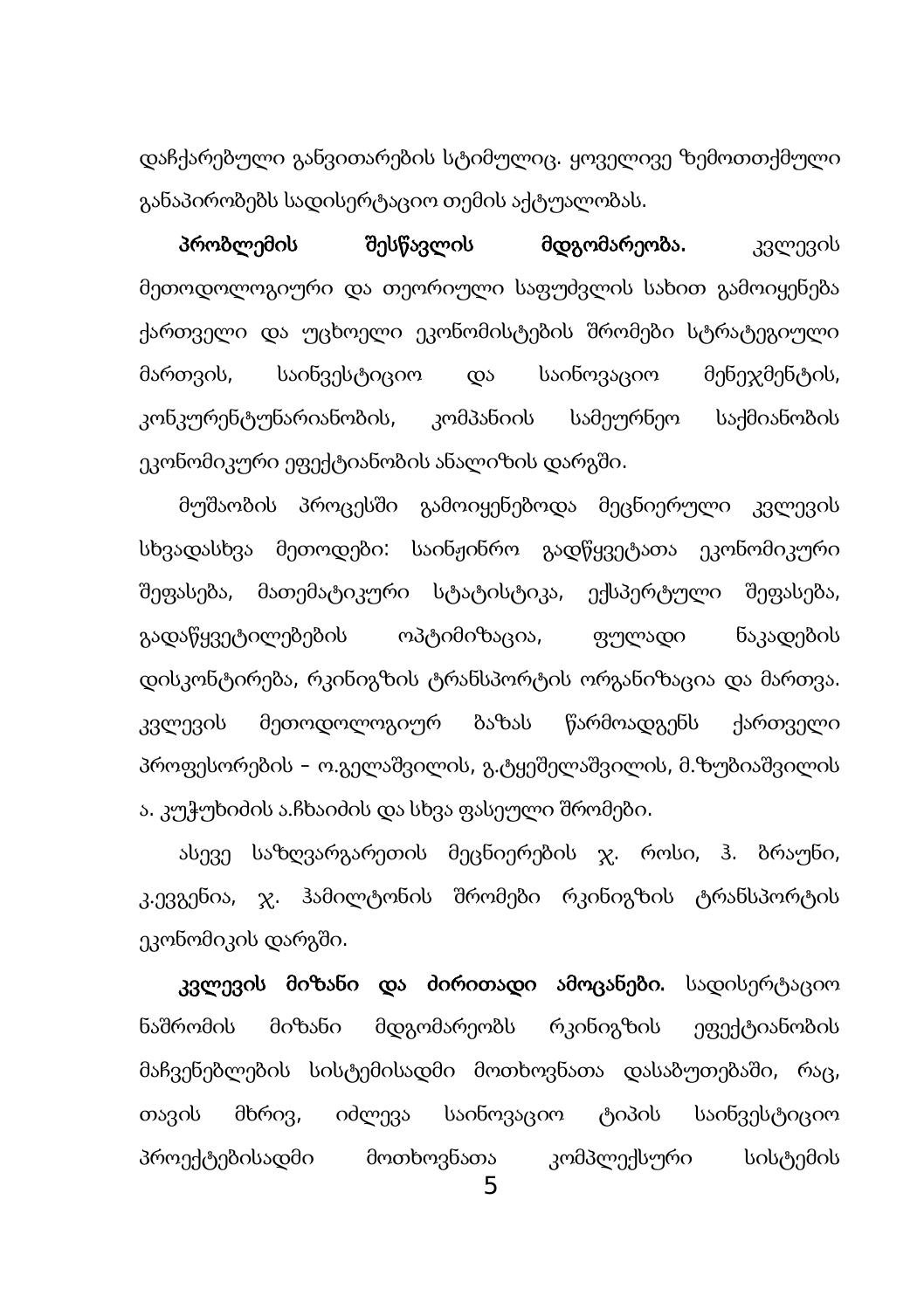ჩამოყალიბების შესაძლებლობას, სწრაფად ცვლადი საბაზრო გარემოს პირობებში, რომელიც უზრუნველყოფს საქართველოს სარკინიგზო ტრანსპორტის კონკურენტუნარიანობის საჭირო დონესა და დინამიკას.

ზემოთ თქმულიდან გამომდინარე კვლევის ამოცანებია:

1. "საინვესტიციო პროექტების საინოვაციო დონის" ცნების ეკონომიკური შინაარსის განსაზღვრა.

2. საინვესტიციო-ინოვაციური პროექტის ეფექტიანობის შეფასების უმნიშვნელოვანესი პრინციპების ეკონომიკური შინაარსის სისტემის ფორმირება, პროექტების შერჩევისა და საწარმოს საინვესტიციო სტრატეგიის განსაზღვრისათვის.

3. შ.პ.ს. "საქართველოს რკინიგზაზე" ინვესტიციურინოვაციური პროექტების მართვის ანალიზის შეფასება და მისი ეფექტიანობის ძირითადი მაჩვენებლების გაანგარიშების, მათ პრაქტიკული გამოყენების და ეკონომიკური მიზანშეწონილობის განსაზღვრა.

4. პროექტების ალტერნატივები და ალტერნატიული ვარიანტების, ეკონომიკური და ტექნოლოგიური მოთხოვნების განსაზღვრის მოდელის ჩამოყალიბება გადაზიდვის მომსახურების ზაზრის ფორმირების სხვადასხვა ეტაპის პირობებში.

5. საინჟინრო გადაწყვეტათა მიზანშეწონილობის განსაზღვრა, ახალი ტექნიკისა და კაპიტალურ დაბანდებათა ეკონომიკური ეფექტურობის შეფასება.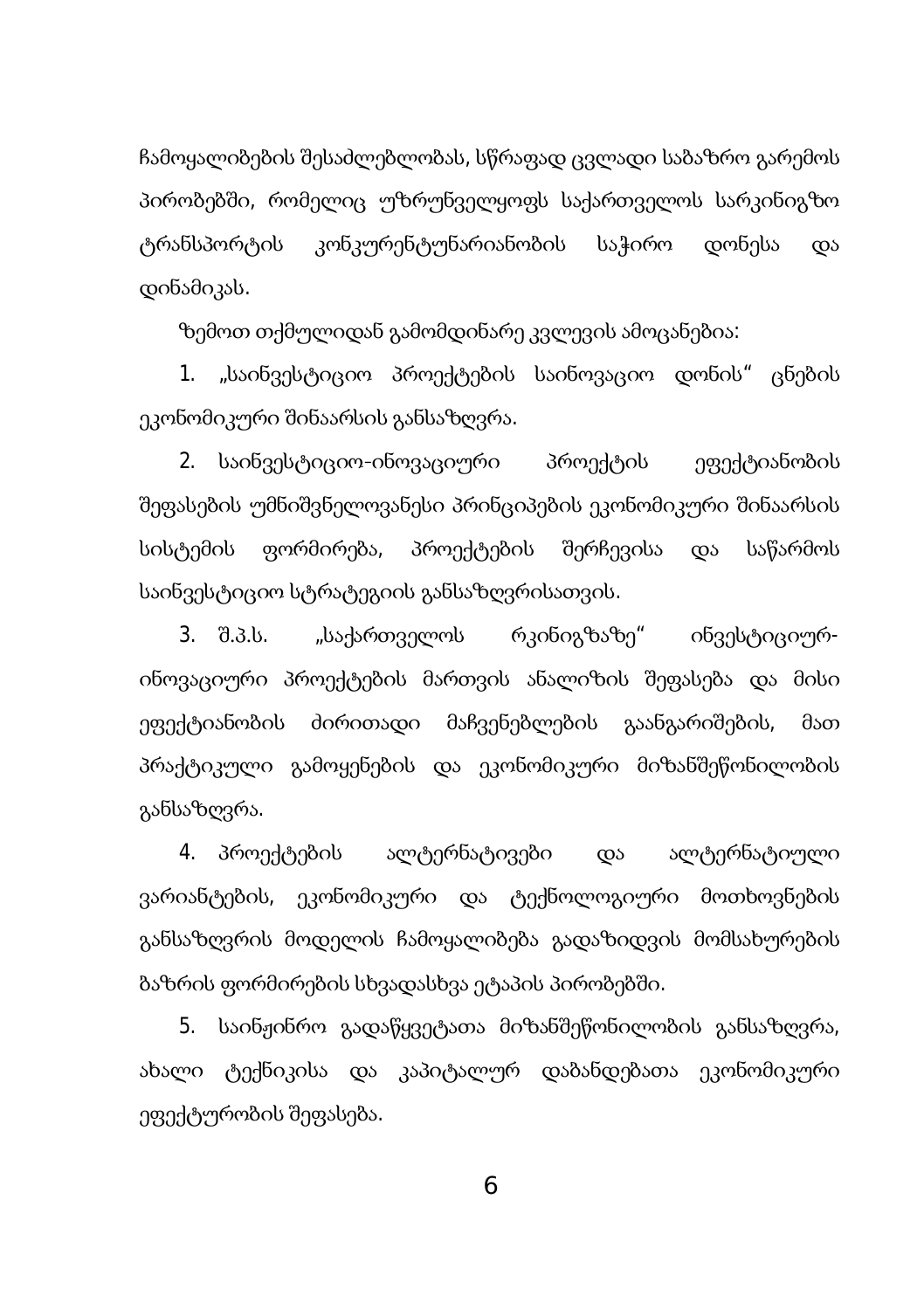6. შ.პ.ს. "საქართველოს რკინიგზის" საინვესტივიო პროექტების შეფასება ფულადი ნაკადების დისკონტირების გამოყენებით. საინვესტიციო პროექტის შეფასების ჩამოყალიბება, კომპანიის მფლობელისთვის შედეგის წარდგენის, გარე ინვესტორების ან კრედიტორების მოზიდვის მიზნით.

კვლევის ობიექტია. სარკინიგზო ტრანსპორტი, როგორც საქართველოს ეკონომიკის სტაბილურობის გარანტი. ეკონომიკური შეფასების სისტემა, რომელიც იძლევა საინოვაციო პროექტის საუკეთესო ვარიანტის შერჩევის შესაძლებლობას, სარკინიგზო ტრანსპორტის განვითარების სტრატეგიულ სცენართან შესაბამისობაში.

ნაშრომის მეცნიერული სიახლე მდგომარეობს შემდეგში. სადისერტაციო კვლევის მეცნიერული სიახლე მდგომარეობს იმაში, რომ ინვესტიციურ-ინოვაციური პროექტების მენეჯმენტზე კვლევა ქართულ სამეცნიერო ლიტერატურაში აქამდე არ ჩატარებულა, ამიტომ დისერტაცია მთლიანად ნოვაციაა. ლოკალური სიახლეები კი შემდეგში გამოიხატება:

1. შემუშავებულია საინვესტიციო-ინოვაციური პროექტის ეფექტიანობის შეფასების პრინციპების კლასიფიკაცია, რომლის სისტემის ფორმირებას უდიდესი მნიშვნელობა აქვს, როგორც პროექტის შერჩევისა და საწარმოს საინვესტიციო სტრატეგიის განსაზღვრისათვის, ისე ქვეყნის ეკონომიკაში საინვესტიციო პროცესების განვითარებისათვის, ისინი მიმართულია ახალი სამუშაო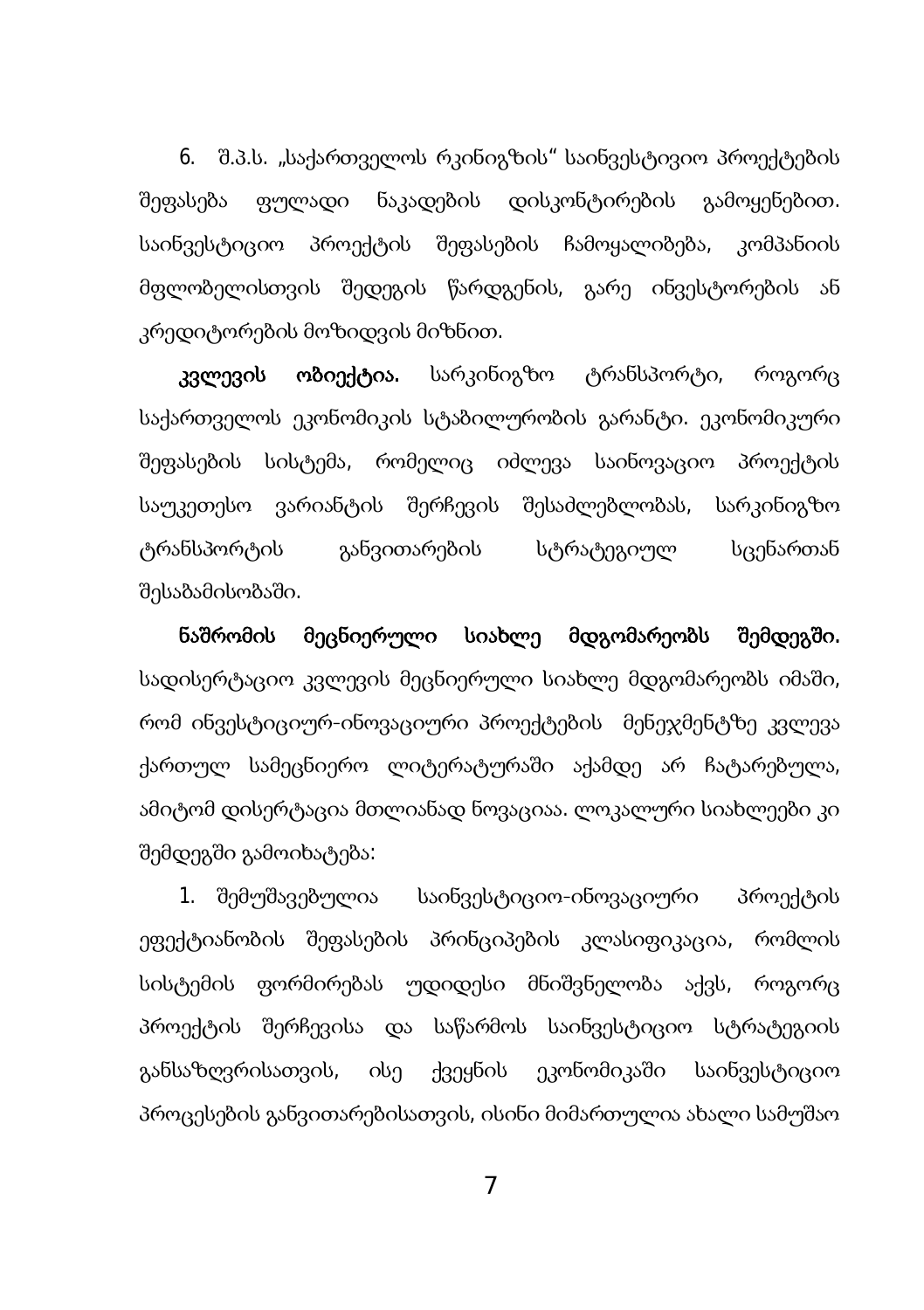ადგილების შექმნაზე, ქვეყნის ეროვნული მეურნეობის ეფექტიანობის ამაღლებაზე, მდგრადი სოციალური პოლიტიკის უზრუნველყოფაზე;

2. შემოთავაზებულია სარკინიგზო ტრანსპორტზე საინოვაციო პროექტების ოპტიმალური — ფორმირების საერთო სქემა და აღწერილია საინოვაციო პროექტების რანჟირების მეთოდიკა კონკურენტუნარიანობაზე გავლენის ხარისხის მიხედვით;

3. დამუშავებულია და სისტემატიზირებულია "სწრაფი რკინიგზის" და "თბილისის შემოვლითი გზის" პროექტების საინვესტიციო დონე და შერჩეულია პროექტის რეალიზაციის საუკეთესო სცენარი ბიზნეს-გეგმებში შემოთავაზებულთაგან;

4. გამოვლენილია ინვესტიციურ-ინოვაციური პროექტების, საინჟინრო გადაწყვეტილებათა ეკონომიკური შეფასების და დაგეგმილი ფულადი ნაკადების დისკონტირების კრიტერიუმები და მისი შესაძლო პირობით-წლიური ეკონომიკური ეფექტის განსაზღვრა;

სადისერტაციო ნაშრომის თეორიული მნიშვნელობა. გამოიხატება იმით, რომ იგი რკინიგზის მენეჯმენტის თეორიის შემდგომი გაღრმავებაა და მისი საშუალებით შეიძლება ახლებურად გაანალიზდეს ინვესტიციურ-ინოვაციური პროექტების ეფექტიანობის ძირითადი მაჩვენებლების გაანგარიშება, და ასევე საკითხები, რომლებიც წარმოიშობა მაჩვენებელთა გათვლისას.

სადისერტაციო ნაშრომის პრაქტიკული მნიშვნელობა. სადისერტაციო ნაშრომის დასკვნები და შეთავაზებული რეკომენდაციები ორიენტირებულია, შ.პ.ს. "საქართველოს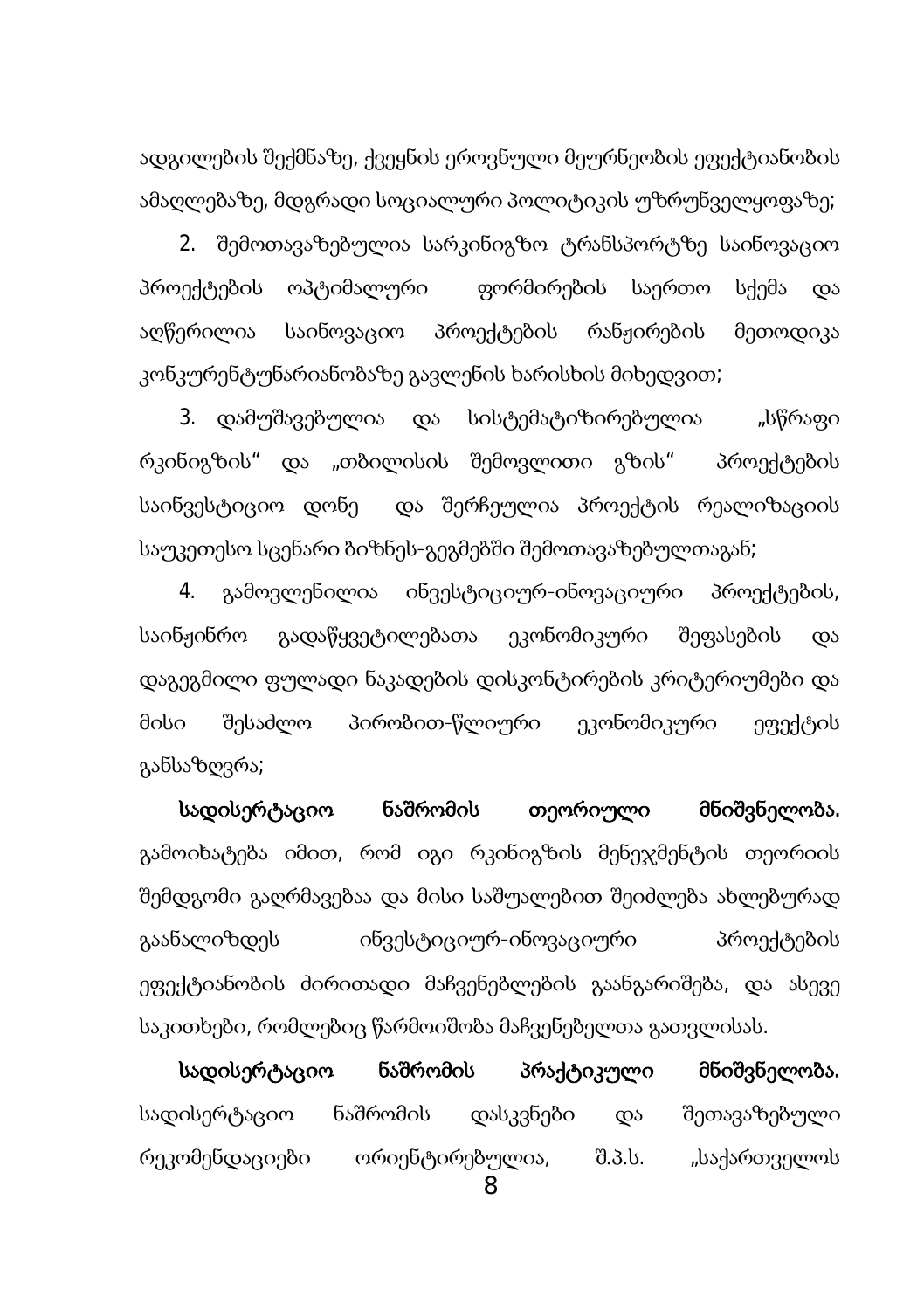რკინიგზის", როგორც ტექნიკური ისე ფინანსურ-ეკონომიკური სამსახურების სპეციალისტებზე. ასევე შეიძლება გამოყენებული იქნას სამთავრებო სტრუქტურების, მაგალითად, საქართველოს რეგიონალური განვითარებისა და ინფრასტრუქტურის სამინისტროს, აგრეთვე ეკონომიკის და მდგრადი განვითარების სამინისტროს მიერ. რომელთა წინაშე, პირველად, დგას ინვესტიციურ-ინოვაციური პროექტების ეფექტიანობის შეფასების ამოცანა.

სადისერტაციო ნაშრომის აპრობაცია და პუბლიკაციები. სადისერტაციო ნაშრომის ძირითადი დებულებები მოხსენებული იქნა, პაატა გუგუშვილის ეკონომიკის ინსტიტუტის და საქართველოს ტექნიკურ უნუვერსიტეტის საერთაშორისო სამეცნიერო-პრაქტიკულ კონფერენციებზე. აგრეთვე კვლევის ძირითადი შედეგები გამოქვეყნებულია ხუთ სამეცნიერო სტატიაში, რომლებიც დაბეჭდილია მაღალრეიტინგულ, რეფერირებად ჟურნალებში.

დისერტაციის სტრუქტურა და მოცულობა. სადისერტაციო ნაშრომი, მოიცავს 163 გვერდს. იგი შედგება შესავლის, ხუთი თავის, დასკვნებისა და გამოყენებული ლიტერატურისაგან. ნაშრომში წარმოდგენილია 24 ცხრილი და 8 ნახაზი.

#### შინაარსი

შესავალი

1. ლიტერატურის მიმოხილვა

1.1. ინვესტიციურ-ინოვაციური პროცესების არსი და მისი ძირითადი ფაქტორები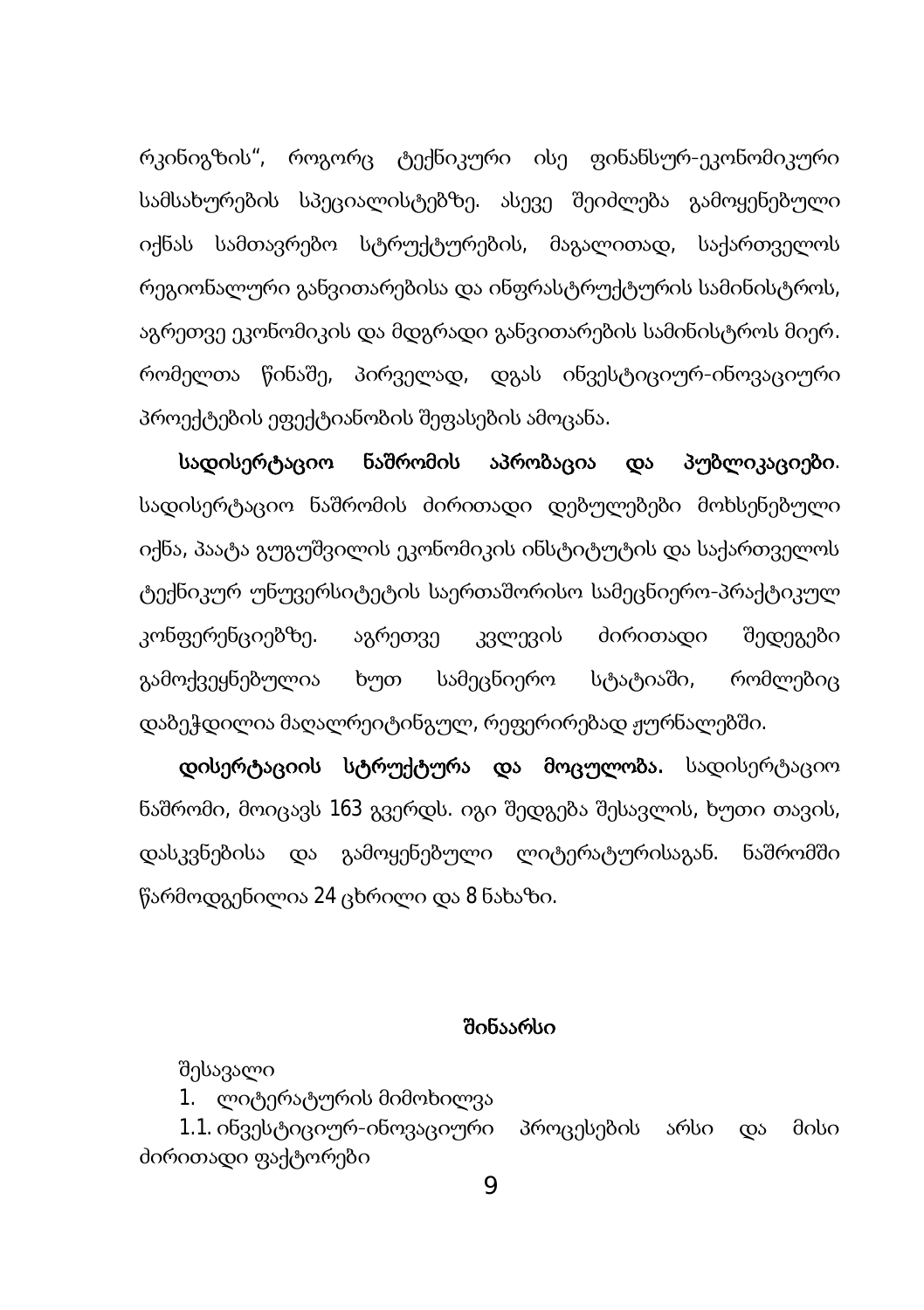1.1.1. ინვესტიცია, როგორც ეკონომიკური კატეგორია

1.1.2. ინვესტიციურ-ინოვაციური პროცესების ადგილი ეკონომიკის განვითარებაში

1.1.3. ინვესტიციური პოტენციალი, როგორც ძირეული ფაქტორი ინვესტიციური მიზიდულობისა

2. შედეგები და მათი განსჯა

2.1. საინვესტიციო-ინოვაციური პროექტების ეფექტიანობის შეფასების კლასიფიკაცია და მისი უმნიშვნელოვანესი პრინციპების ეკონომიკური შინაარსი

2.2. ob3ესტიციურ-obოვაციური პროექტების მართვის ანალიზი საქართველოს რკინიგზაზე

2.2.1. თბილისის შემოვლითი რკინიგზის პროექტი

2.2.2. საინვესტიციო პროექტი "სწრაფი რკინიგზა"

2.3. საინჟინრო გადწყვეტათა ეკონომიკური შეფასების საკითხისათვის

2.4. შ.3.ს. "საქართველოს რკინიგზის" საინვესტივიო პროექტების შეფასება ფულადი ნაკადების დისკონტირების გამოყენებით

3. დასკვნა

გამოყენებული ლიტერატურა

### II. დისერტაციის მოკლე შინაარსი

<u>პირველ თავში</u> – "ინვესტიციურ-ინოვაციური პროცესების არსი დ*ა მისი ძირითადი ფაქტორები".* განხილულია ინვესტიცია, როგორც ეკონომიკური კატეგორია, ინოვაციური ფაქტორების როლი ეკონომიკის განვითარებაში და ინვესტიციების ძირეული პოტენციალი.

ეკონომიკურ ლიტერატურაში შედარებით ახლახანს დაიწყეს ინვესტიციის, როგორც ეკონომიკური კატეგორიის აღწერა.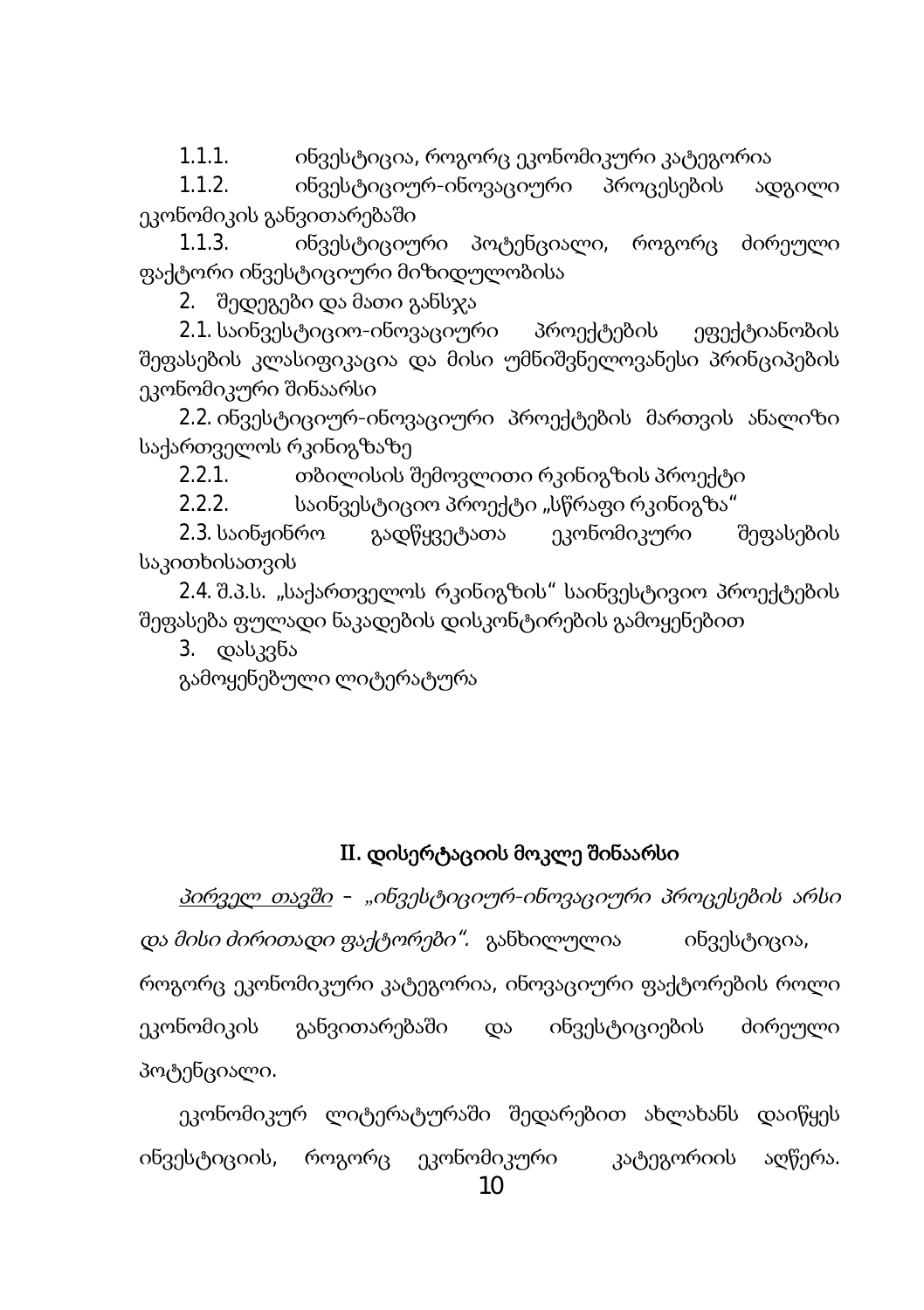ინვესტიციის სინონიმებად წარსულში ითვლებოდა სიმდიდრე, დაგროვება, შენახვა, კაპიტალი. წარმოების გაფართოებაზე დახარჯული ინვესტიციური რესურსები ხელს უწყობს, დროის განსაზღვრულ პერიოდში ახალი სამუშაო ადგილების შექმნას და მთლიანი შიდა პროდუქციის ზრდას, რომელიც გამანაწილებელი არხების მეშვეობით ხმარდება ცხოვრბის დონის უზრუნველყოფას. ინვესტიციები ასრულებენ მთელ რიგ უმნიშვნელოვანეს ფუნქციებს, რომლის გარეშეც წარმოუდგენელია ნებისმიერი სახელმწიფოს ეკონომიკის ნორმალური განვითარება. ინვესტიციების თეორიის განვითრებაში განსაკუთრებით დიდი ღვაწლი მიუძღვით ა.სმიტს და დ.რიკარდოს. თავის ნაშრომებში დ.რიკარდო დიდ ყურადღებას უთმობს კაპიტალის დაგროვებას და შენახვას, როგორც გამდიდრების წყაროს.

ინვესტიციების არსის განხილვისას, შეიძლება დავასკვნათ, რომ გადამწყვეტ მომენტად ითვლება მათი როლი და ადგილი საინვესტიციო პროცესებში, რომელთა ეფექტურობა განსაზღვრავს ეკონომიკის განვითარებას.

ინვესტიციურ-ინოვაციური პროცესების საფუძველს წარმოადგენს, ინვესტიციური რესურსების მობილიზაცია და მათი მიმართვა წარმოების საშუალებათა შეძენაზე, შექმნაზე და მოდერნიზაციაზე. ინოვაციურ პროცესს შეუძლია მოიცვას სრული სამეცნიერო-ტექნიკური და საწარმეო ციკლი პროდუქციის (რესურსი, მომსახურება) შექმნისა, ასევე მისი ელემენტებისა (სტადიები): სამეცნიერო კვლევები, საპროექტო-საკონსტრუქტორო სამუშაოები,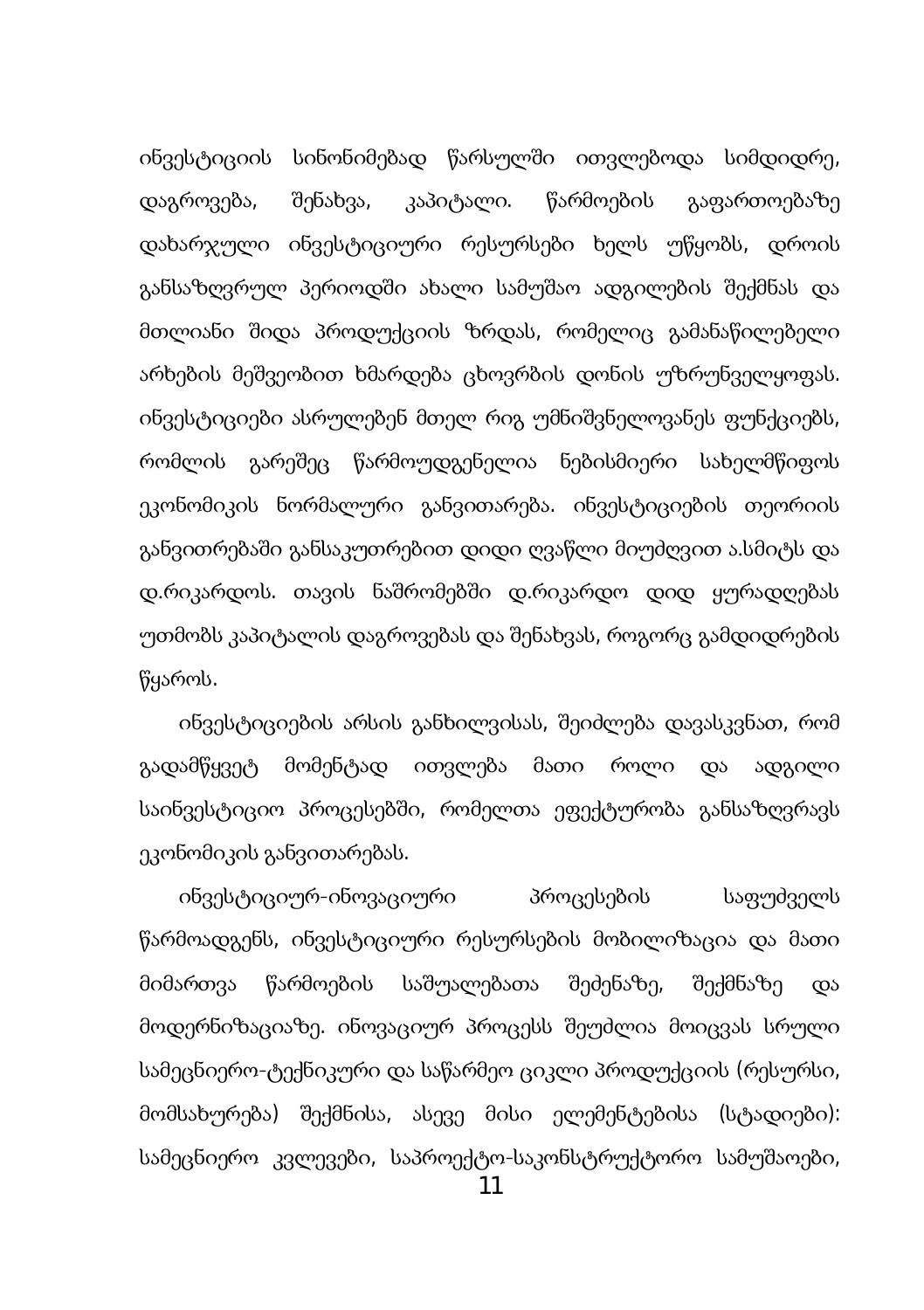მოქმედი წარმოების გაფართოება ან რეკონსტრუქცია, ახალი საწარმოს ორგანიზაცია ან ახალი პროდუქციის გამოშვება, გაჯანსაღება და ა.შ.

მოცემული მიდგომის ნაკლი ინვესტიციურ-ინოვაციური პროცესების კვლევის მიმართ, ჩვენი აზრით მდგომარეობს ინოვაციური განვითარების კომპლექსური ანალიზის არარსებობაში, მკაცრი ორიენტაცია პროგრამულ-მიზნობრივ ინოვაციურ პროექტებზე, ასევე პროცესის უპირატესი ორიენტაცია რესურსების ბაზაზე, რომელსაც პერსპექტივაში საერთო რესურსის პოტენციალის დაქვეითებამდე მივყავართ.

ეკონომიკურ ლიტერატურაში პოტენციალი განისაზღვრება, როგორც მოცემულ საშუალებათა ერთობლიობა, რომელიმე სფეროს შესაძლებლობებით, მაგრამ ამავე დროს ტერმინი "პოტენციალური" ნიშნავს "შესაძლებელს", რომელთა არსებობა და გამოყენება წარმოადგენს ნავარაუდევ ფაქტორს.

"ინვესტიციური პოტენციალის" განსაზღვრას, საფუძვლად უდევს რესურსული მიდგომა, რომელიც გამოხატავს ფირმის შესაძლებლობებს საინვესტიციო ბაზარზე.

ინვესტიციური პოტენციალი შეიცავს, ინვესტიციების ყველა შესაძლო მიმართულებას, ეკონომიკური სისტემის ოპტიმალური საქმიანობის პირობებში, ე.ი. ეკონომიკური სისტემის საქმიანობას, ყოველგვარი შეზღუდვების გარეშე.

<u>მეორე თავში</u> – საინვესტიციო-ინოვაციური პროექტების ეფექტიანობის შეფასების კლასიფიკაცია და მისი უმნიშვნელოვანესი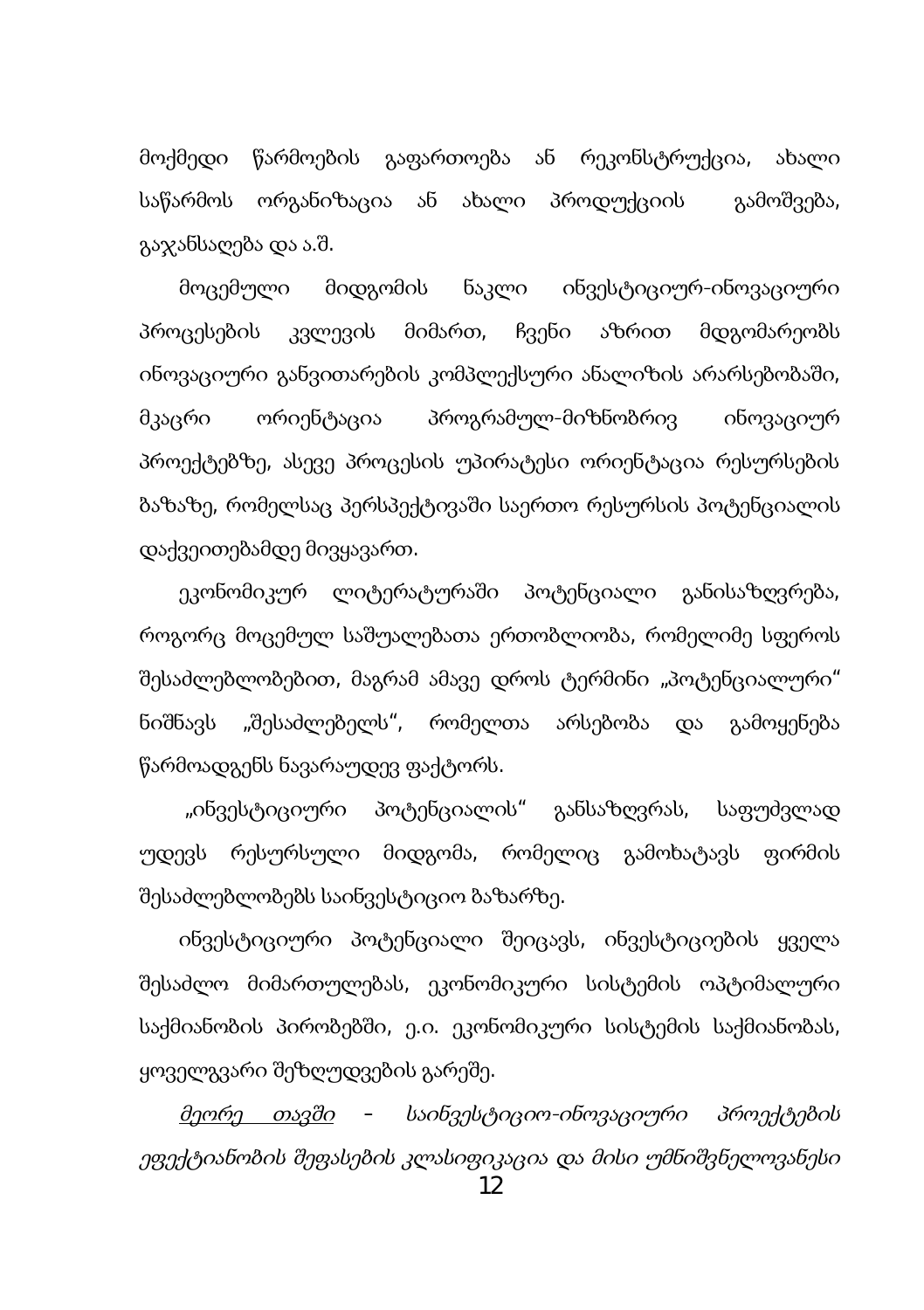პრინციპების ეკონომიკური შინაარსი. დეტალურადაა გარჩეული იმ უმნიშვნელოვანესი პრინციპების ჩამონათვალი, რომელთა დაცვა აუცილებელია საინვესტიციო-ინოვაციური პროექტის შეფასებისას.

შემოთავაზებულია საინვესტიციო-ინოვაციური პროექტის ეფექტიანობის შეფასების შემდეგი ძირითადი პრინციპები: 1. პროექტის საზოგადოებრივი მნიშვნელობის შეფასება მისი მასშტაბურობიდან გამომდინარე; 2. საინვესტიციო-ინოვაციური პროექტის ეფექტიანობის შეფასების თავისებურებათა გათვალისწინება მისი მნიშვნელობიდან, რეალიზაციის მიზნისა და დაფინანსების სქემიდან გამომდინარე; 3. იმ სხვადასხვა მონაწილეთა არსებობის გათვალისწინება, რომლებიც უზრუნველყოფენ საინვესტიციო-ინოვაციური პროექტის განხორციელებას მისი მთელი სასიცოცხლო ციკლის განმავლობაში. უპირველეს ყოვლისა, ითვალისწინებენ მათი ინტერესებისა და კაპიტალის ღირებულების სხვადასხვა შეფასების არათანხვედრას, რაც გამოიხატება დისკონტის წორმის ინდივიდუალურ მნიშვნელობებში; ამასთან ერთად, საინვესტიციო-ინოვაციური პროექტის მონაწილეთა მიერ შესრულებულ ფუნქციებს. მაგალითად, ინვესტორი აფინანსებს პროექტს, ფინანსური მდგომარეობის შესახებ მონაცემებს წარმოადგენს ინვესტიციათა სუბიექტი, რომელზედაც ხდება საინვესტიციო-ინოვაციური პროექტის რეალიზაცია; 4. ინფლაციის გავლენის გათვალისწინება (რეალიზაციის პერიოდში პროდუქციასა და რესურსებზე ფასების ცვლილების გათვალისწინება) და სხვა მნიშვნელოვანი პრინციპების განხილვა.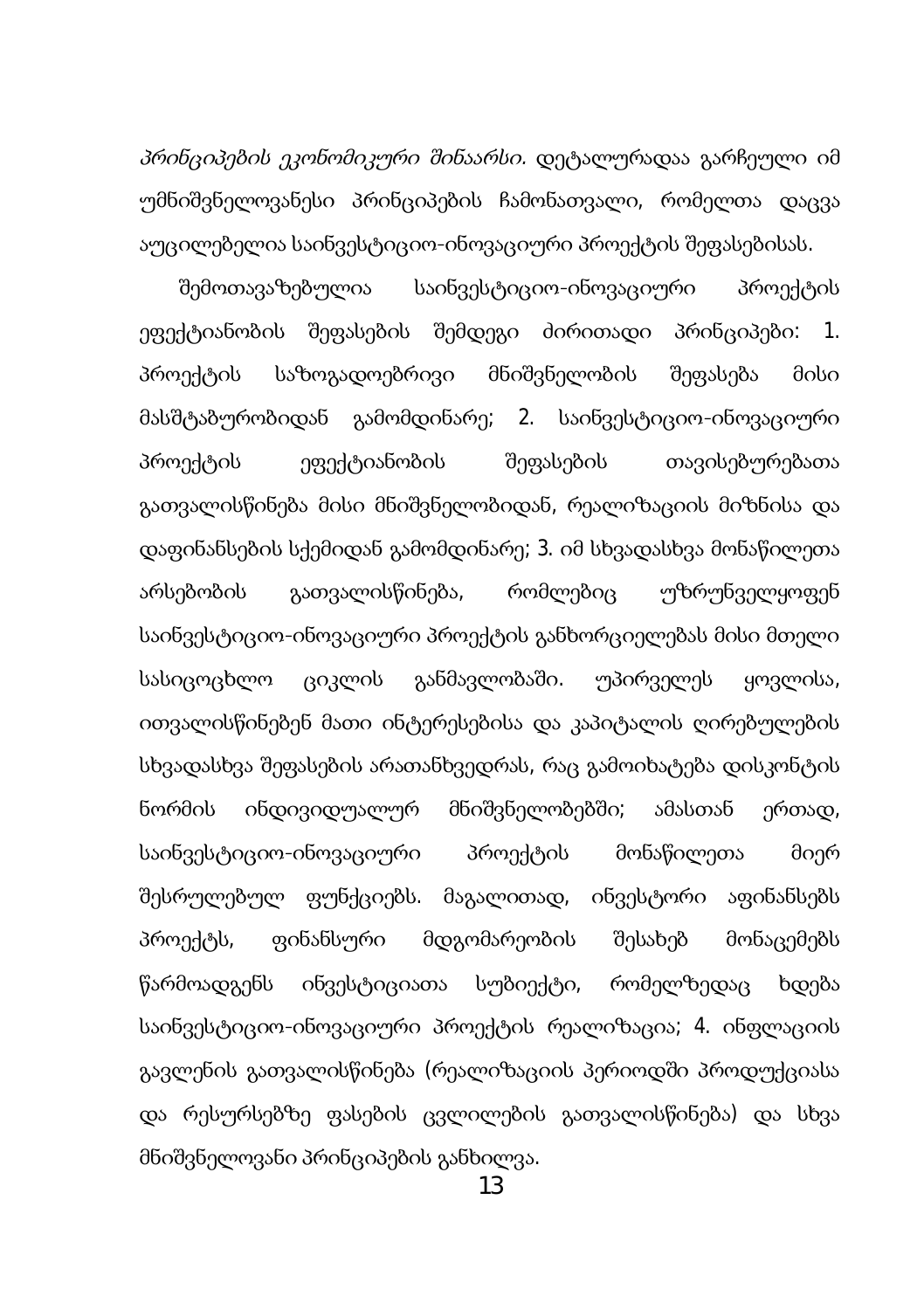<u>მესამე თავში</u> – ინვესტიციურ-ინოვაციური პროექტების მართვის ანალიზი საქართველოს რკინიგზაზე. ამ თავში გაანალიზებულია "თბილისის შემოვლითი რკინიგზის" და "სწრაფი რკინიგზის" პროექტების ტექნიკურ-ეკონომიკური შეფასება. შემოთავაზებულია მათი ალტერნატიული და ქვეალტერნატიული მხარეები.

აღმოსავლეთიდან, კასპიის ზღვის გავლით დსთ-ს ქვეყნებისკენ მოძრაობა ძირითადად ხორციელდება შავი ზღვიდან, ბათუმის და gოთის პორტების გავლით. რაშიც წამყვანი პოზიცია საქართველოს რკინიგზას უჭირავს. რამდენადაც შუა აზიის სახელმწიფოები ნახშირბადოვანი ორგანული ნაერთების დიდი მარაგით გამოირჩევიან და მათი ეკონომიკაც დაჩქარებულად ვითარდება, ნავთობის მოპოვების საპროგნოზო მაჩვენებლებიც მკვეთრად იზრდება, აქედან გამომდინარე მოსალოდნელია სატრანსპორტო გადაზიდვების მნიშვნელოვანი ზრდა.

ტვირთების მოზიდვის ერთ-ერთ შემაფერხებელს, ტვირთების გადაზიდვის დიდი ხანგძლივობა წარმოადგენს. აღნიშნულთან დაკავშირებით აუცილებელია რკინიგზის მოდერნიზაცია, ინოვაციური პროექტების დაგეგმვით, რომლელიც თავის მხრივ დიდ ინვესტიციებთანაა დაკავშირებული. აუცილებელია რკინიგზამ შეძლოს მომხმარებლებისთვის მომგებიანი პირობების შეთავაზება და მათი პრაქტიკული განხორციელება, რისთვისაც საჭიროა მძლავრი თანამედროვე ინფრასტრუქტურის შექმნა, რაც უზრუნველყოფს ტვირთების გარანტირებულად დაცვას, მათ სწრაფად გადაზიდვას და სატრანსპორტო ხარჯების შემცირებას.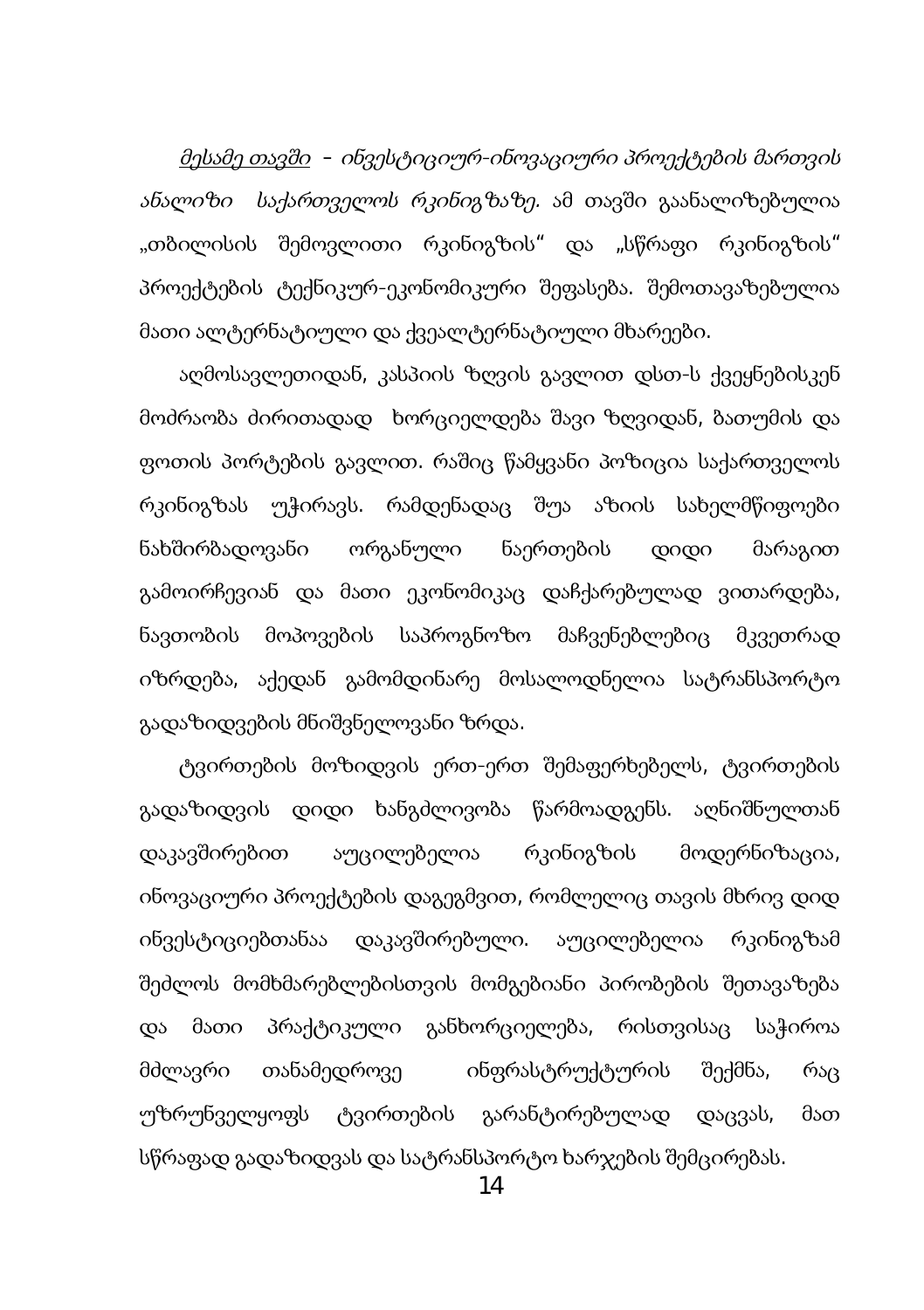საქართველოს რკინიგზაზე დღესდღეობით ინფრასტრუქტურის სრულყოფის მიზნით მიმდინარეობს სამი სტრატეგიული პროქტების განხორციელება, რომლებიც დაწყებულია და მშენებლობის პროცესშია, ესენია:

- ბაქო-თბილისი-ყარსის სარკინიგზო მაგისტრალის მშენებლობა;
- თბილისის შემოვლითი გზის მშენებლობა;
- პროექტი "სწრაფი რიკინიგზა".

ბაქო-თბილისი-ყარსის სარკინიგზო მაგისტრალის მშენებლობა, რომლის პროექტის განხორციელება 2007 წელს დაიწყო, ითვალისწინებს საქართველოს ტერიტორიაზე მარაბდა ახალქალაქის 178 კილომეტრიანი სარკინიგზო ხაზის რეაბილიტაცია - რეკონსტუქციას, ახალი სარკინიგზო ხაზის მშენებლობას სადგურ ახალქალაქიდან სადგურ ყარსამდე საერთო სიგრძით 98 კმ. საიდანაც საქართველოს მხარეს არის 30 -კილომეტრიანი სარკინიგზო მაგისტრალი ახალქალაქი - კარწახის (თურქეთის საზღვარი) მიმართულებით, ხოლო თურქეთის მხარესაა კარწახიდან ყარსამდე 68 კმ. სიგრძის მონაკვეთი. ამ პროექტის შესასრულებლად აზერბაიჯანმა საქართველოს შეღავათიანი კრედიტი გამოუყო 220 მილიონი დოლარის ოდენობით. ეს არის ერთ პროცენტიანი კრედიტი და მისი დაფარვა უნდა მოხდეს 25 წელიწადში. თუმცა ეს პროექტი ამ დისერტაციის განხილვის საგანი არაა.

მეორე გრანდიოზული პროექტი ესაა თბილისის შემოვლითი გზის მშენებლობა. რომლის მშენებლობა, ევროპის რეკონსტრუქციისა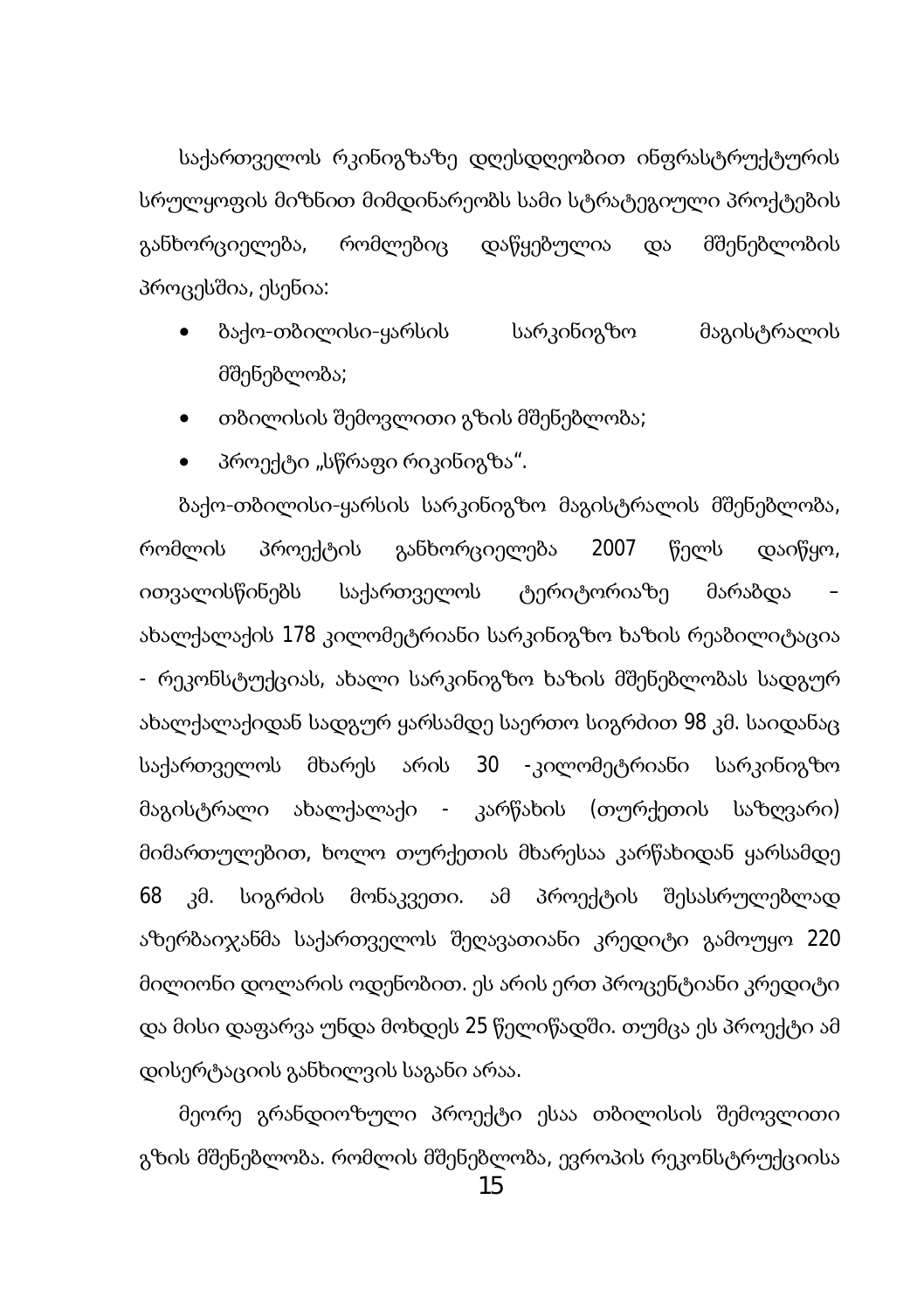და განვითარების ბანკის ვებგვერდზე განთავსებული ინფორმაციის თანახმად, პროექტის მთლიანი ღირებულება აჭარბებს 300 მილიონ ევროს. შ.პ.ს. "საქართველოს რკინიგზის" თბილისის შემოვლითი რკინიგზის პროექტი ითვალისწინებს თბილისის ცენტრალური წაწილის შემოვლითი ახალი სარკინიგზო მონაკვეთის მშენებლობას.

თბილისის შემოვლითი რკინიგზის პროექტის განხორციელება წარმოადგენს დედაქალქის განვითარების ერთ-ერთ უმნიშვნელოვანეს პირობას. ვინაიდან, შ.პ.ს. "საქართველოს რკინიგზა", ძირითადად, აწარმოებს ნავთობისა და ნავთობპროდუქტების სატრანზიტო გადაზიდვებს (აზერბაიჯანიდან, ყაზახეთიდან და თურქმენეთიდან შავი ზღვის პორტებისაკენ); ეს არის სახიფათო ტვირთი, რომლის გადაზიდვაც მჭიდროდ დასახლებულ ტერიტორიებზე დაუშვებელია. აქედან გამომდინარე იგი თავიდან აგვაცილებს სატვირთო გადაზიდვებით გამოწვეულ ეკოლოგიურ საფრთხეს.

შემოთავაზებულია თბილისის შემოვლითი რკინიგზის ალტერნატივების ოთხი ვარიანტი, თავისი ქვეალტერნატივებით ესენია:

• ვარიანტი I - ქალაქის გვირაბი;

ვარიანტი II (ჩრდილოეთი 18‰) - საპროექტო სადგური კარსანი, ლოჭინის ხეობა, სადგური გაჩიანი, შემოვლითი რკინიგზის გადატანა, თბლისის საავტომობილო გზის გასწვრივ;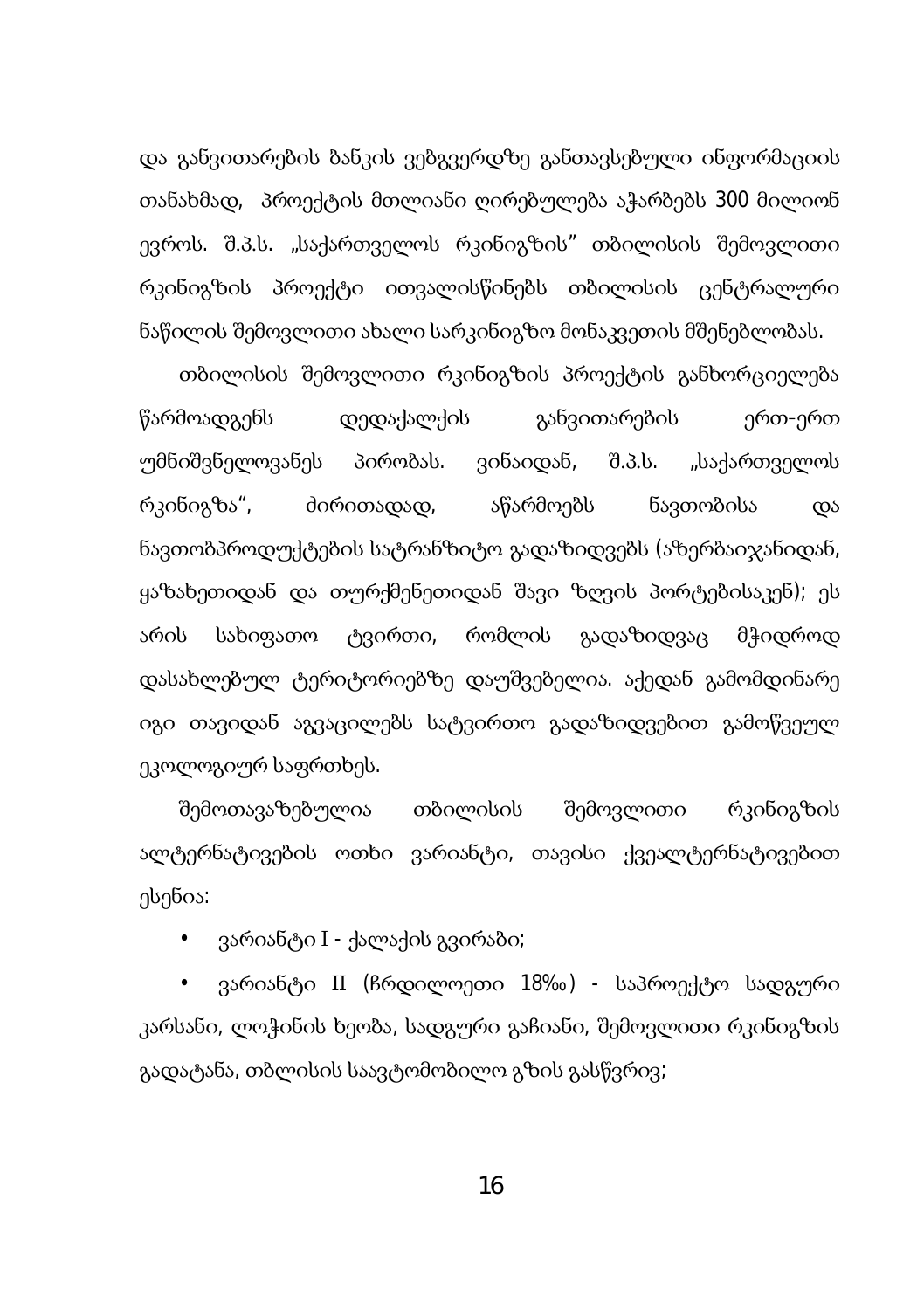• ვარიანტი III (ცენტრალური 15-18‰) - საპროექტო სადგური კარსანი, სადგური ლილო I. ამ ვარიანტს აქვს სხვადასხვა უბნის გავლის რამდენიმე ქვეალტერნატივა;

ვარიანტი IV (ცენტრალური) - სადგური ზაჰესი - სადგური ლილო I. ამ ვარიანტსაც აქვს სხვადასხვა უბნის გავლის რამდენიმე ქვეალტერნატივა.

ტექნიკურ-ეკონომიკური, ფინასური, ეკოლიგიური და სხვა კრიტერიუმების გაანგარიშების და შეფასების საფუძველზე აღნიშნული ვარიანტებიდან ყველაზე მიმზიდველი გამოდგა III და IV ვარიანტები. მაგრამ საბოლოოდ შერჩეული იქნა IV ვარიანტი, რადგან იგი III ვარიანტისგან განსხვავებით 53,519 მლნ. ევროთი ნაკლები ჯდება და ამის გამო III ვარიანტის მშენებლობა გამართლებული არ არის.

საბოლოოდ, თბილისის შემოვლითი რკინიგზის პროექტის განხორციელება წარმოადგენს დედაქალქის განვითარების ერთ-ერთ უმნიშვნელოვანეს პირობას. შესაბამისად, შეიძლება ითქვას, რომ დაგეგმილ საქმიანობას ალტერნატივა არ გააჩნია. პროექტის განუხორციელებლობის ალტერნატიული ჭარიანტი წინააღმდეგობაში მოდის დედაქალქის პერსპექტიული განვითარების ახალ გეგმასთან.

მესამე გრანდიოზული პროექტი კი არის "სწრაფი რკინიგზა". პროექტი "სწრაფი რკინიგზა" ითვალისწინებს თანამედროვე სტანდარტების შესაბამისად მოხდეს მთავარი ხაზის ლიანდაგის ზოგიერთი ნაწილის მოდერნიზაცია და აგრეთვე მისი დემონტაჟი,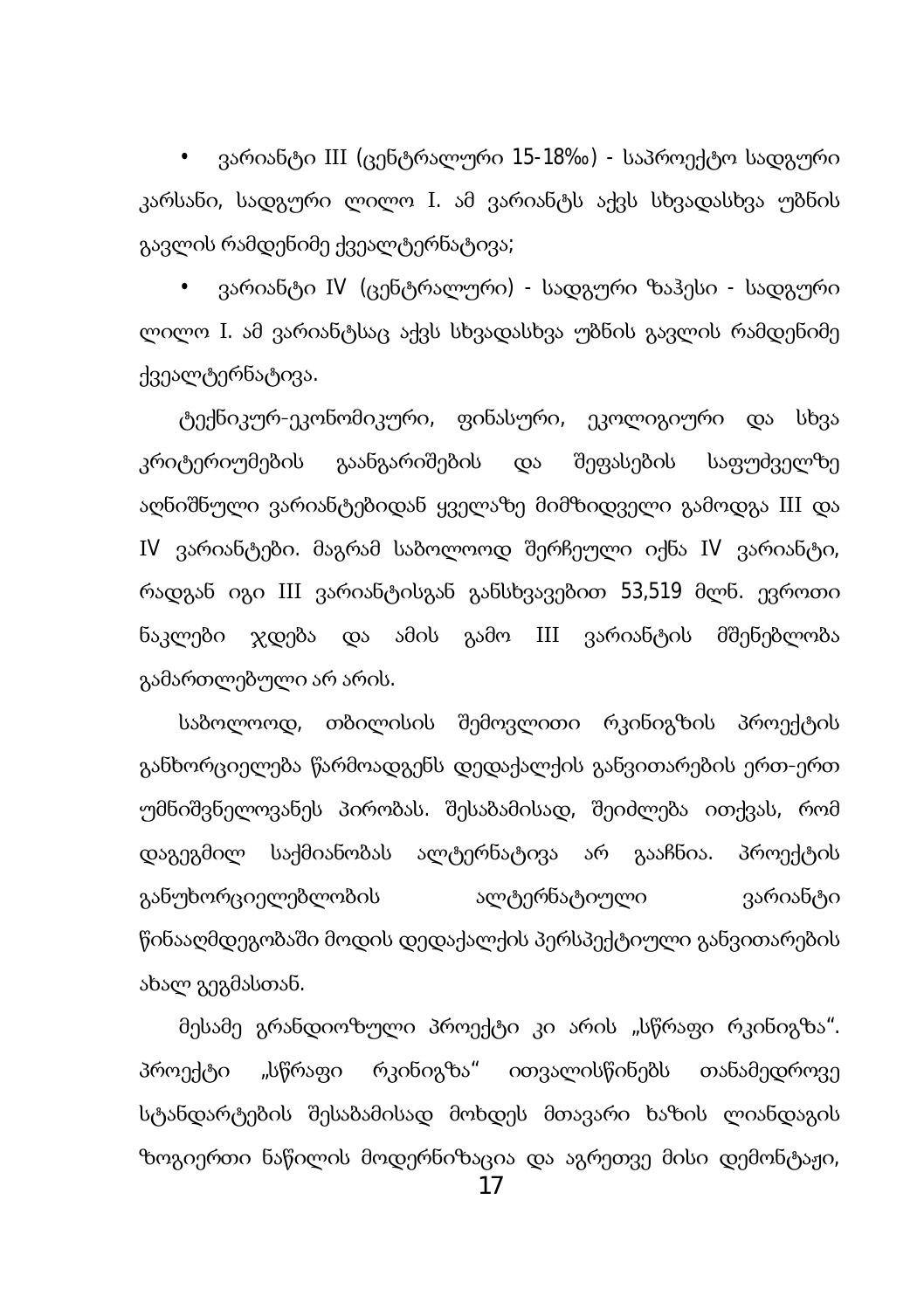რომლის საინვესტიციო თანხა 267 მლ-ნი CHF შვეიცარიულ ფრანკს შეადგინს. პროექტის ძირითადი კრიტერიუმებია:

- გამტანუნარიანობის გაზრდა;
- მაქსიმალური უსაფრთხოების უზრუნველყოფა (სიგნალიზაციისა და კავშირგაბულობების თანამედროვე სისტემის დაყენებით);
- მგზავრობის დროის შემცირება (თბილისი-ბათუმი 3 საათი).

მისი მიზანია გამორიცხოს ამ მონაკვეთებზე არსებული მაღალი დახრილობები (18‰-დან, 29-‰-მდე) და 400მ. რადიუსზე ქვემოთ არსებული ვიწრო მოსახვევები რის შემდეგაც, სატვირთო მატარებლები შეძლებენ გადაკვეთონ ხეობები, მხოლოდ ერთი ლოკომოტივით. ამ პროექტის საშვალებით სამგზავრო მატარებლები 120 კმ/სთ სიჩქარით, ხოლო სატვირთო მატარებლები 80 კმ/სთ სიჩქარით იმოძრავებენ. საბოლოოდ ხაზის გამტარუნარიანობა გაიზრდება და მგზავრობის დრო თბილსსა და ბათუმს შორის 5 საათი და 15 წუთიდან, 3სთ-მდე შემცირდება და მატარებელთა მოძრაობის უსაფრთხოებასთან დაკავშირებული პრობლემებიც საგრძნობლად გაუმჯობესდება. აღნიშნული მიზნების მისაღწევად, პროექტის ფარგლებში განხორციელდება არსებული სარკინიგზო ინფრასტრუქტურის სრული მოდერნიზაცია. მთავარ ხაზზე განახლდება და კაპიტალურად შეკეთდება სარკინიგზო ლიანდაგი, ელექტრომომარაგების სისტემები, სარკინიგზო ნაგებობები, ხიდები, გზაგამტარები და გვირაბები. უღელტეხილის მონაკვეთზე აშენდება სრულიად ახალი სარკინიგზო ხაზი, მათ შორის 10 კილომეტრამდე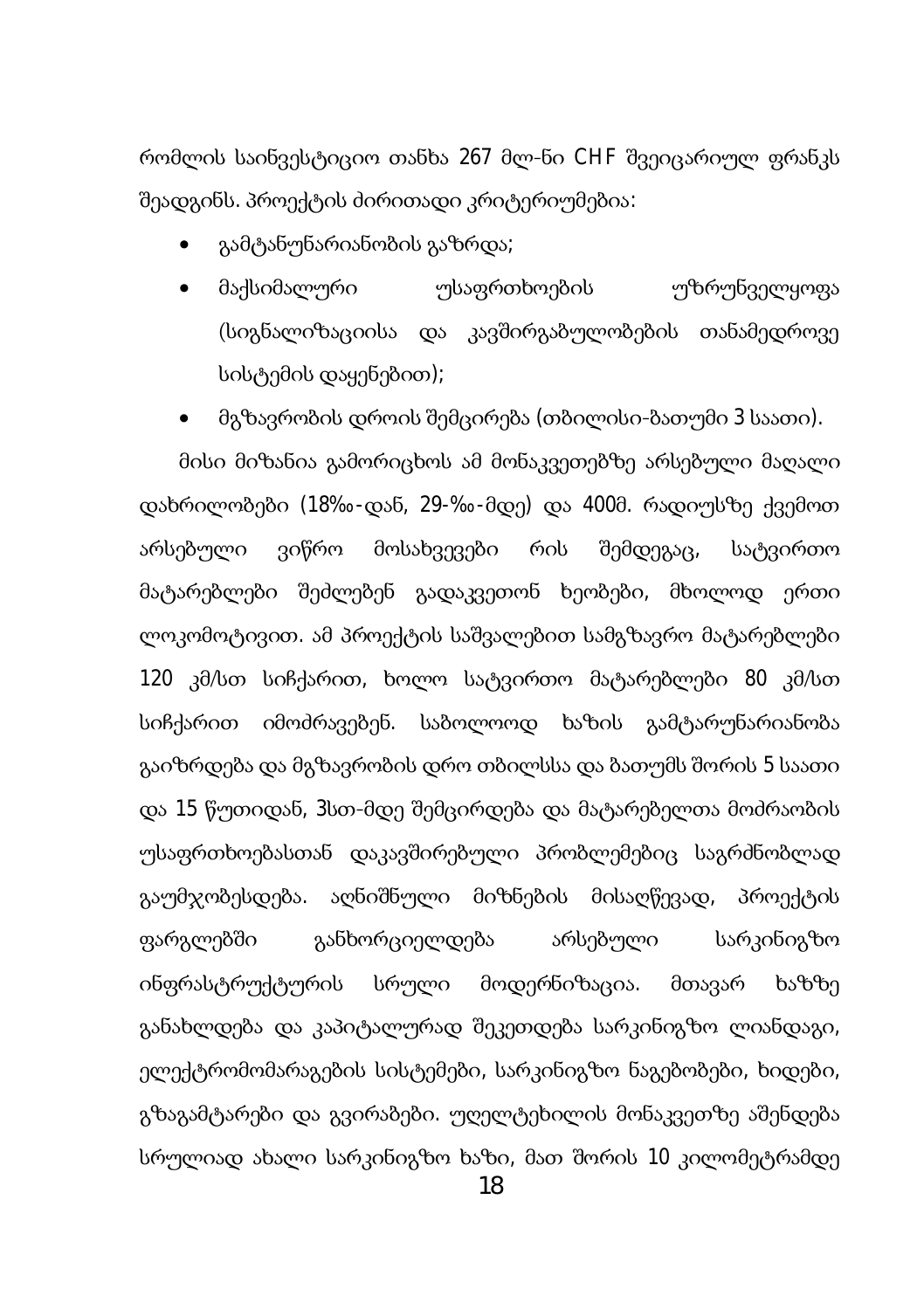სიგრძის ახალი სარკინიგზო გვირაბი. დაინერგება თანამედროვე სიგნალიზაციისა და დისპეჩერიზაციის სისტემები.

აღნიშნული პროექტი აღწერს ზესტაფონი-ხარაგაულის მონაკვეთის მოდერნიზაციას და ხარაგაული-ხაშურის შემოვლითი ( 38,3 კმ.) გზის მშენებლობას.

1. ახალი მარშრუტი ზესტაფონის სადგურიდან ხარაგაულის სადგურამდე ძირულას შუალედური სადგურით;

2. 38.300 კმ სიგრძის შემოვლითი სარკინიგზო ხაზის მშენებლობა (ძველი 2343 კმ-დან 2384 კმ-მდე, ახალი კმ 0 კმ-დან 38,3კმ-მდე) ხარაგაულის სადგურიდან ხაშურის სადგურამდე მოლითისა და ქვიშხეთის შუალედური სადგურების მშენებლობით.

აქაც ორივე ვარიანტებისათვის დამუშავებულია, როგორც ტექნიკურ-ეკონომიკური ისე ფინანსური, ეკოლოგიური და სხვა საკითხები. გამოლენილია ფაქტები, რომელებიც უზრუნველყოფენ ყველა შესაძლო ვარიანტების ოპტიმალურ ვარიანტამდე დაყვანას.

ხაშური-ხარაგაულის შემოვლითი რკინიგზის მშენებლობისათვის შემოთავაზებულია რამდენიმე ალტერნატიული გზების მშენებლობა, ესენია:

I ვარიანტი - სახელმძღვანელო ქანობი 17.5 ‰, მრუდის მინიმალური რადიუსი 400 მ, ტრასის განვითარებით სოფელ წებოძირის და სოფელ ბეჟათუბნის რაიონში;

II ვარიანტი – სახელმძღვანელო ქანობით 17.5 ‰, მრუდის მინიმალური რადიუსი 400 მ, ტრასის განვითარებით მდინარე ვახანის ხეობაში, სოფელ ქვების და სოფელ ზედუბნის რაიონში;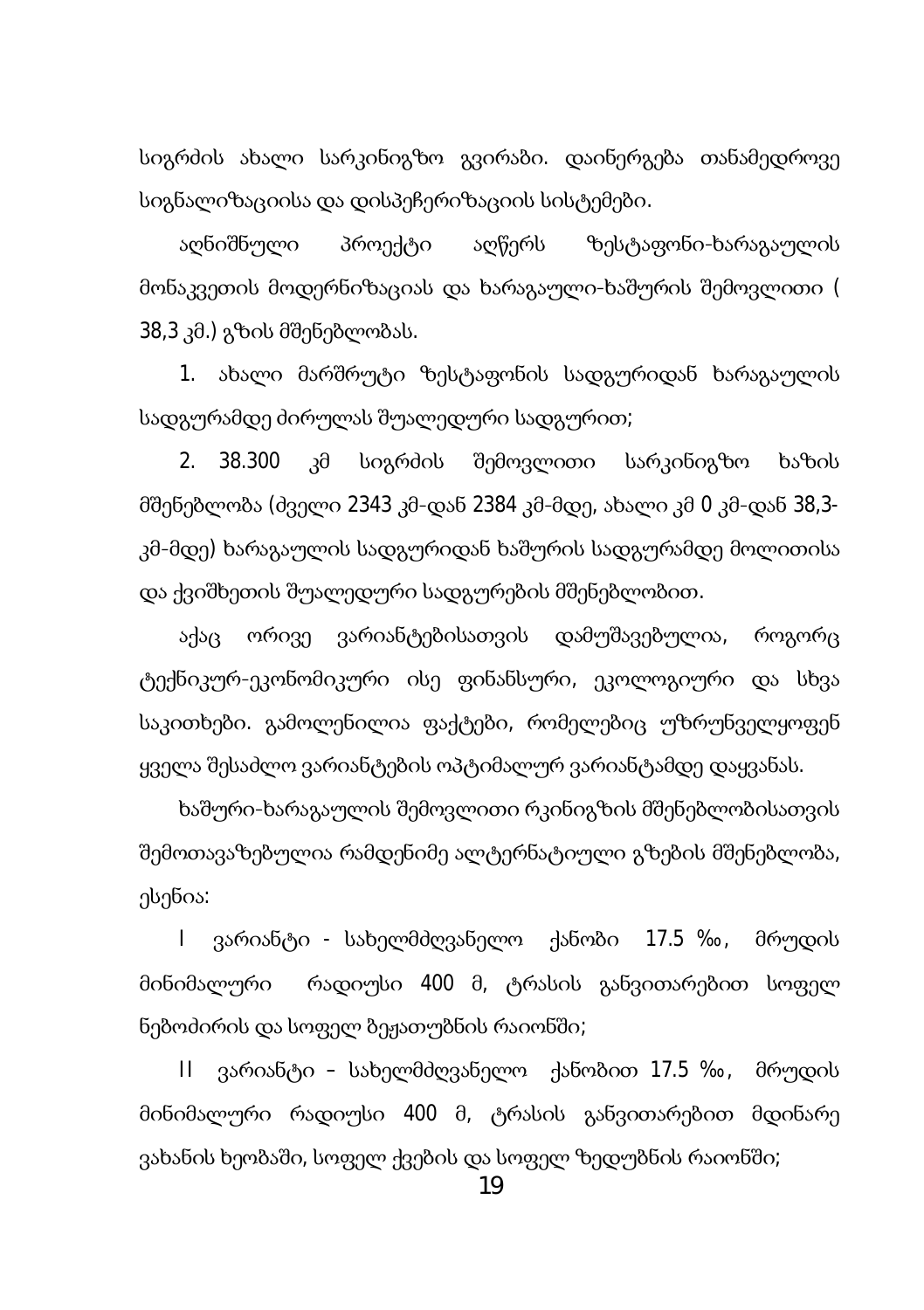III ვარიანტი – სახელმძღვანელო ქანობით 17 ‰, მრუდის მინიმალური რადიუსი 750 მ, ტრასის განვითარებით საუღელტეხილო გვირაბის დასავლეთი პორტალიდან სოფელი ზვარეს ტერიტორიაზე (გადის ზვარეს მინერალური წყლის ფორმირების არეში;

IV ვარიანტი – სახელმძღვანელო ქანობით 17 ‰, მრუდის მინიმალური რადიუსი 750 მ, ტრასის განვითარებით საუღელტეხილო გვირაბში, ნუნისი ბორჯომის წყლების ფორმირების არეალში (გადის ნუნისის წყლების ფორმირების არეში);

შემოთავაზებულ ვარიანტებიდან, როგორც ტექნიური ისე goნანსური გაანგარიშების საფუძველზე კონკურენტუნარიანად ჩაითვალა ტრასის I და II ვარიანტები. მაგრამ, ფინანსური თვალსაზრისით უპირატესობა მიენიჭა | ვარიანტს, რადგან იგი II ვარიანტისგან განსხვავებით 11,817 მლნ. ევროთი ნაკლები ჯდება.

<u>მეოთხე თავში</u> – საინჟინრო გადწყვეტათა ეკონომიკური შეფასების საკითხისათვის. აღნიშნული მეთოდიკა გულისხმობს ე.წ. აბსოლუტური და შეფარდებითი ეკონომიკური ეფექტის გამოთვლას, დანახარჯების გამოსყიდვის დროის პერიოდის ანგარიშს და პირობით-წლიური ეკონომიკური ეფექტის განსაზღვრას.

ეფექტიანობის გამოთვლის მეთოდიკის არსებულ წინააღმდეგობებს მრავალი მეცნიერ-ეკონომისტი აქცევდა ყურადღებას. მათ შორის ქართველი მეცნიერებიც, თუმცა სასურველი შედეგი ჯერ-ჯერობით ვერ იქნა მიღწეული. უპირველესი წინააღმდეგობა გამოთვლებში ორი კოეფიციენტის არსებობაა ( $E_n$  და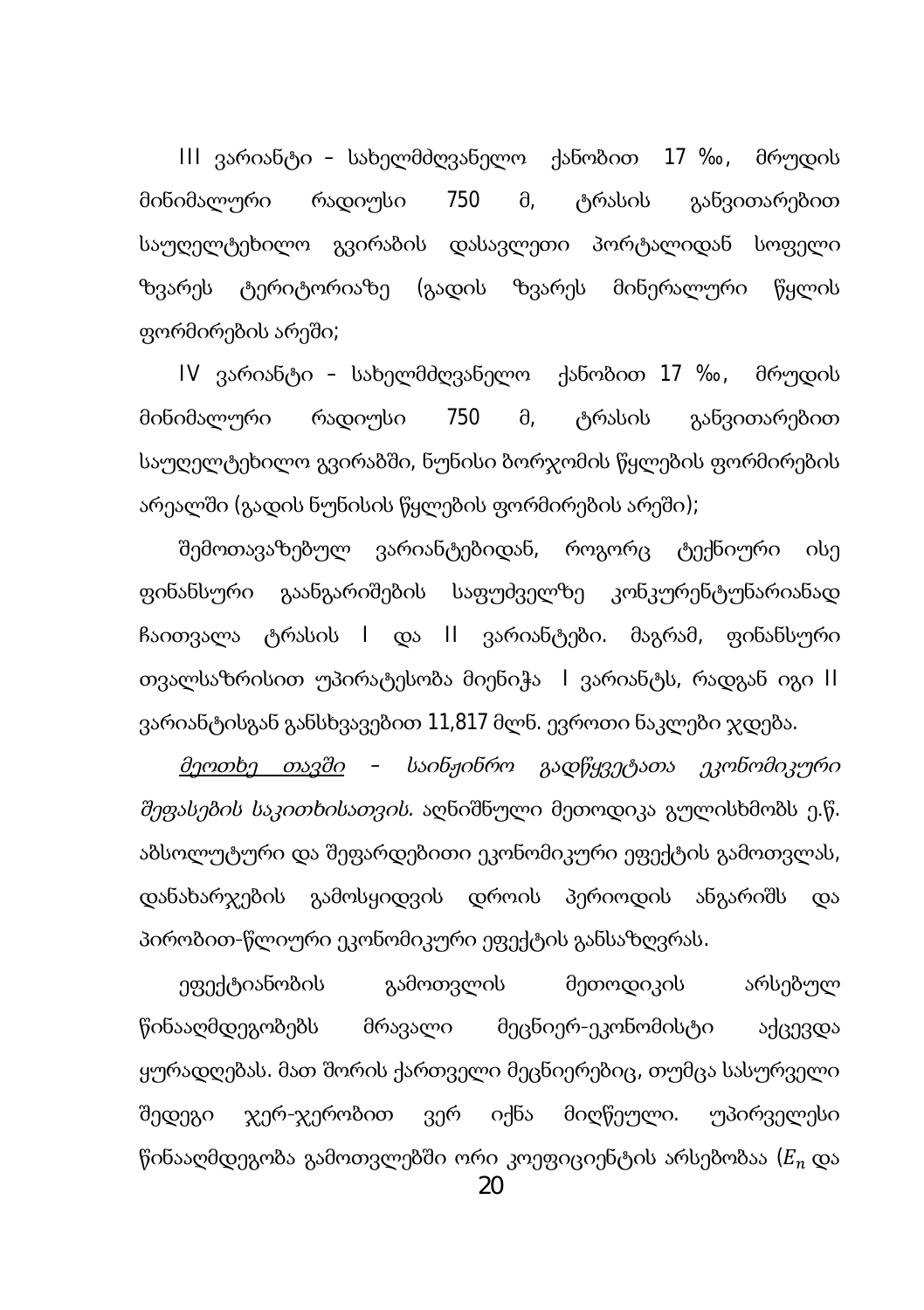a) თუმცა თავისთავად არა მარტო კოეფიციენტთა სიმრავლეშია საქმე, არამედ იმაში, თუ რამდენად რეალურად ასახავენ ისინი პროცესის ფაქტიურ სიდიდეს.

მოცემულ თავში მსჯელობის და გათველბის მეშვეობით მიღებულია ორი ახალი მრირითადი ფორმულა ესენია:

1. 
$$
K_i = K_i^t \cdot \frac{1}{1 - a_i}
$$

სადაც,  $K_i^t$  ჩადებული ინვესტიციით მისაღები შედეგის დადგომამდე რომელიმე  $t$  - წლის განხორციელებული ინვესტიციის ნომინალური სიდიდეა, ხოლო  $\quada_i$  - იმავე წელს არსებული ინფლაციის მოცულობა.

2.  $E = [\mathbf{C}_1 - S_2] - E_p(\mathbf{K}_2 - \mathbf{K}_1)] = (\Delta S - E_p \Delta K) \cdot N$ 

აქ  $E_n$  კოეფიციენტი შეიცვლება  $E_p$  კოეფიციენტით, რომელიც ასახავს კონკრეტულ სახელმწიფოში საბანკო პროცენტის საშუალო მნიშვნელობას.

ტოლობების გამოყენება მოგვცემს ინჟინრული გადაწვეტილებების ეკონომიკური დასაბუთების მეტ სიზუსტეს. ამ gორმულების გამოყენება შესაძლებელია არა მხოლოდ კონკრეტული საინჟინრო გადაწყვეტილებებისათვის, არამედ საერთოდ ნებისმიერი სახის ინვესტიციების განხორციელებისას.

მეხუთე თავში – შ.პ.ს. "საქართველოს რკინიგზის" საინვესტივიო პროექტების შეფასება ფულადი ნაკადების დისკონტირების გ*ამოყენებით.* მოცემული მეთოდიკა ეძღვნება დროის ფაქტორის გათვალისწინებით გათვლილი საინვესტიციო პროექტების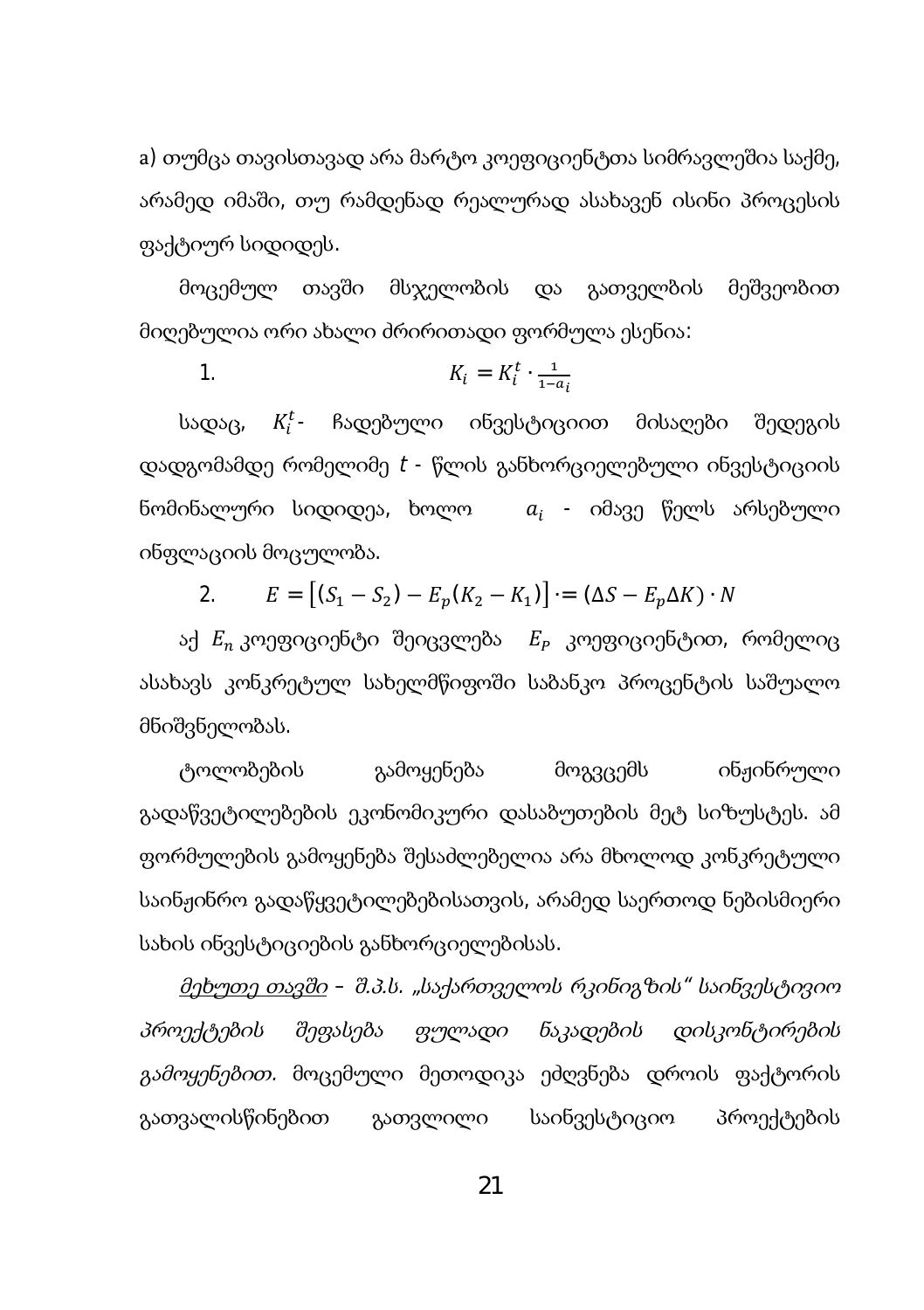ეფექტიანობის ძირითადი მაჩვენებლების ახლებურად გაანგარიშებას, და ასევე საკითხებს, რომლებიც წარმოიშობა მაჩვენებელთა გათვლისას. იგი ორიენტირებულია ფინანსურ-ეკონომიკური სამსახურების სპეციალისტებზე, რომელთა წინაშე, პირველად, დგას საინვესტიციო პროექტის შეფასების ამოცანა, კომპანიის მფლობელისთვის შედეგის წარდგენის, გარე ინვესტორების ან კრედიტორების მოზიდვის მიზნით.

gულადი ნაკადების დაყვანას დისკონტირება ეწოდება, რომლის არსი იმაში მდგომარეობს, რომ "დღეს" გვჭირდება გადაწყვეტილების მიღება იმის თაობაზე, ღირს თუ არა სახსრების ინვესტირება პროექტში, ან დგას რამდენიმე პროექტიდან უფრო ეფექტიანის შერჩევის პრობლემა, საამისოდ კი აუცილებელია ვიცოდეთ: რამდენად ხელსაყრელი ან არახელსაყრელია პროექტი, ან რომელი პროექტია უფრო ეფექტიანი (ხელსაყრელი). ივარაუდება, რომ სწორედ დაგეგმილი ფულადი ნაკადების დისკონტირებას მივყავართ მიმდინარე მომენტამდე, ინფლაციის, ურისკო დაბანდებების, კონკრეტული პროექტის რისკების გათვალისწინებით, ან დაბანდებული კაპიტალიდან შემოსავლიანობის აუცილებელი ნორმის გათვალისწინებით გამომდინარე დისკონტირების განაკვეთების განსაზღვრისადმი შერჩეული მიდგომიდან, რომელიც გამოიყენება ფულადი ნაკადების დისკონტირებისას. დისკონტირების და პროექტის ეფექტიანობის შეფასების შედეგები ზევრად დამოკიდებულია დისკონტირების განაკვეთზე, რომელიც,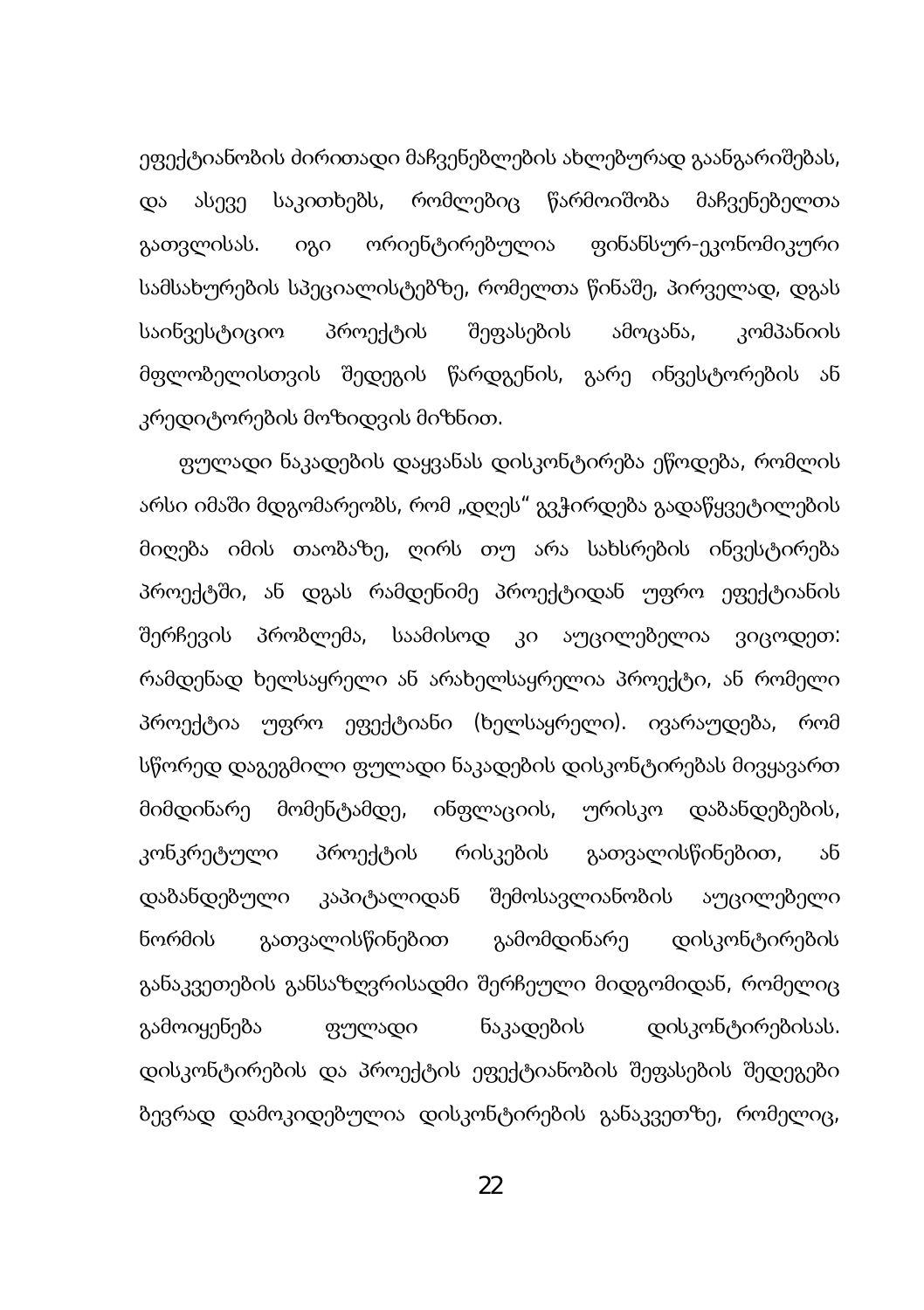თავის მხრივ, დამოკიდებულია მისი განსაზღვრის (გაანგარიშების) მეთოდზე.

პროექტის ეფექტიანობის მაჩვენებელთა გაანგარიშება, გამოითვლება დროის ფაქტორის გათვალისწინებით:

- NPV (Net Present Value) სუფთა (წმინდა) დისკონტირებული შემოსავალი (პროექტის წმინდა დაყვანილი (შემცირებული) დირებულება);
- IRR (Internal Rate of Return) ინვესტიციების შემოსავლიანობის (მოგების/რენტაბელობის) შიგა ნორმა;
- DPBP (Discount Payback Period) ob33bcoo3ob b3bbob დაფარვის დისკონტირებული ვადა.

თითოეული მაჩვენებლის გაანგარიშებას და გაანგარიშებისათვის gულადი ნაკადების მომზადებას თავისი ნიუანსები აქვს, რომლებიც გარდაუვლად იწვევენ კითხვებს მათი პირველი გაანგარიშებისას და რომელის გარკვევაც ახლებური ხედვით ახსნილია მოცემულ თავში.

# ჩატარებული კვლევის საფუძველზე მიღებული შედეგები, შემდეგი ძირითადი დასკვნების გაკეთების საშუალებას გვაძლევს:

1. ინვესტიცია წარმოადგენს ეკონომიკის განვითარების აუცილებელ შემადგენელ ელემენტს. მასში იგულისხმება ნებისმიერი gულადი სახსრების ხარჯვა, მიმართულს ეკონომიკის და წარმოების განვითარებისთვის. აქედან გამომდინარე ინვესტიცია შეიძლება იყოს ჩვეულებრივი და ინოვაციური. ეს უკანასკნელი გულისხმობს gymwscoo სახსრების დაბანდებას მეცნიურ-ტექნიკური პროგრესის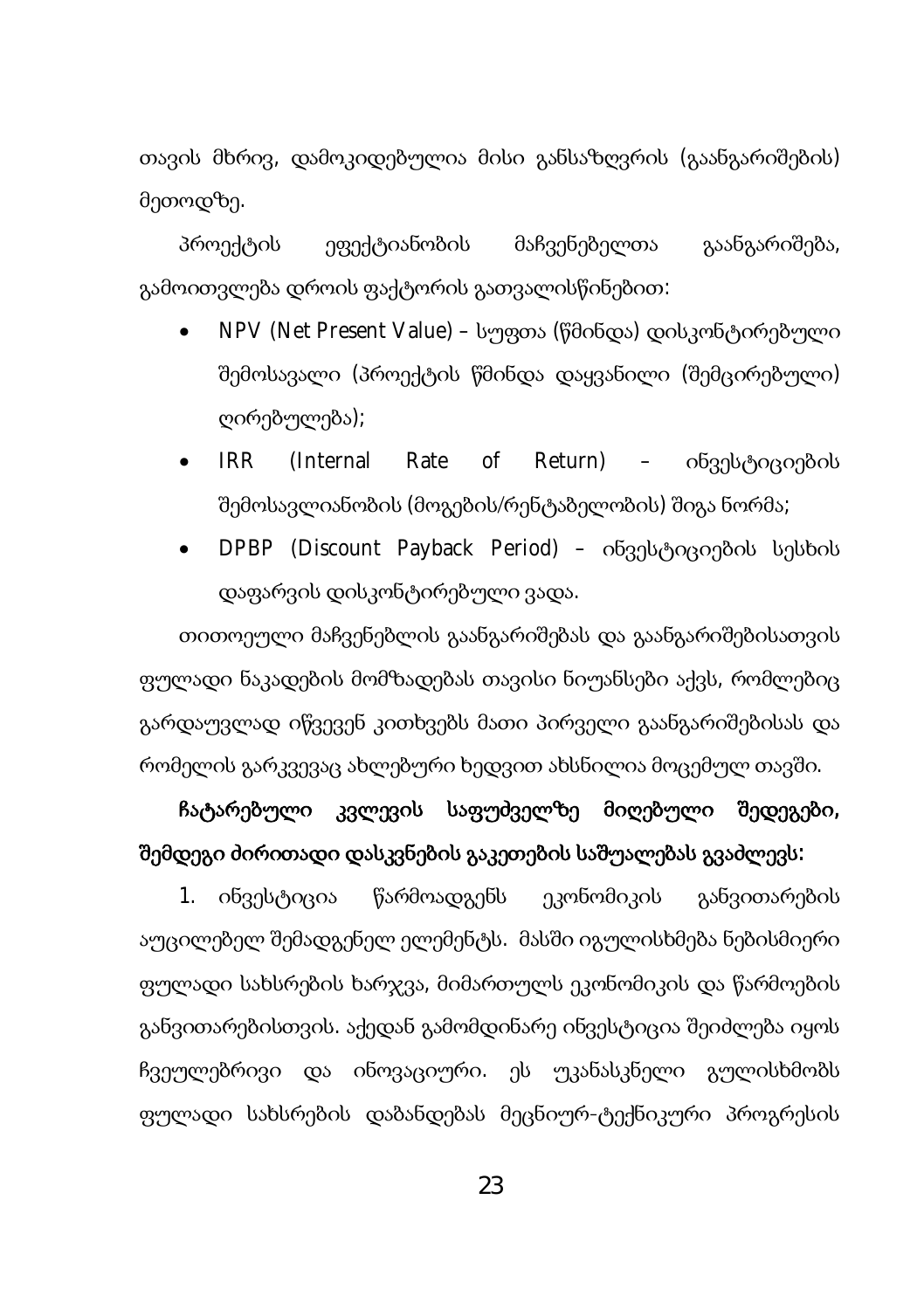უახლესი მიღწევების რეალიზაციისათვის ეკონომიკაში ან მის საერთოდ რომელიმე რგოლში.

2. ინვესტიციურ-ინოვაციური პროცესები გადამწყვეტია ეკონომიკის განვითარებისათვის რამდენადაც, მხოლოდ ინოვაციების დანერგვით შესაძლებელია წარმოების გაფართოებული კვლავწარმოების უზრუნველყოფა, ანუ ეკონომიკაში მთლიანი შიდა პროდუქციის ზრდა. ხოლო საწარმოში გამოშვების ან შესრულებული სამუშაოების გაზრდა და კონკურენტუნარიანობის შენარჩუნება.

3. საინვესტიციო-ინოვაციური პროექტის ეფექტიანობის შეფასების პრინციპების სისტემის ფორმირებას უდიდესი მნიშვნელობა აქვს და იგი მიმართულია საინვესტიციო პროცესების წარმატებული განვითარებისათვის.

4. შ.პ.ს. "საქართველოს რკინიგზის" ინვესტიციურ-ინოვაციური პროექტების მართვის ანალიზის საფუძველზე ჩატარებულმა სცენართა ალტერნატიული მიმართულებების ტექნიკურეკონომიკური მაჩვენებლების შეფასებამ, გამოყო ფაქტები, რომელებმაც უზრუნველყო ამ ალტერნატიული მიმართულებების როგორც, ფინანსური ისე ეკოლოგიური და სხვა საკითხების, ოპტიმალურ ვარიანტებამდე დაყვანა.

5. შეიძლება ითქვას, რომ თბილისის შემოვლითი რკინიგზის პროექტის განხორციელება წარმოადგენს დედაქალქის განვითარების ერთ-ერთ უმნიშვნელოვანეს პირობას. რომელ დაგეგმილ საქმიანობასაც ალტერნატრივა არ გააჩნია, რადგან პროექტის განუხორციელებლობა წინააღმდეგობაში მოდის დედაქალქის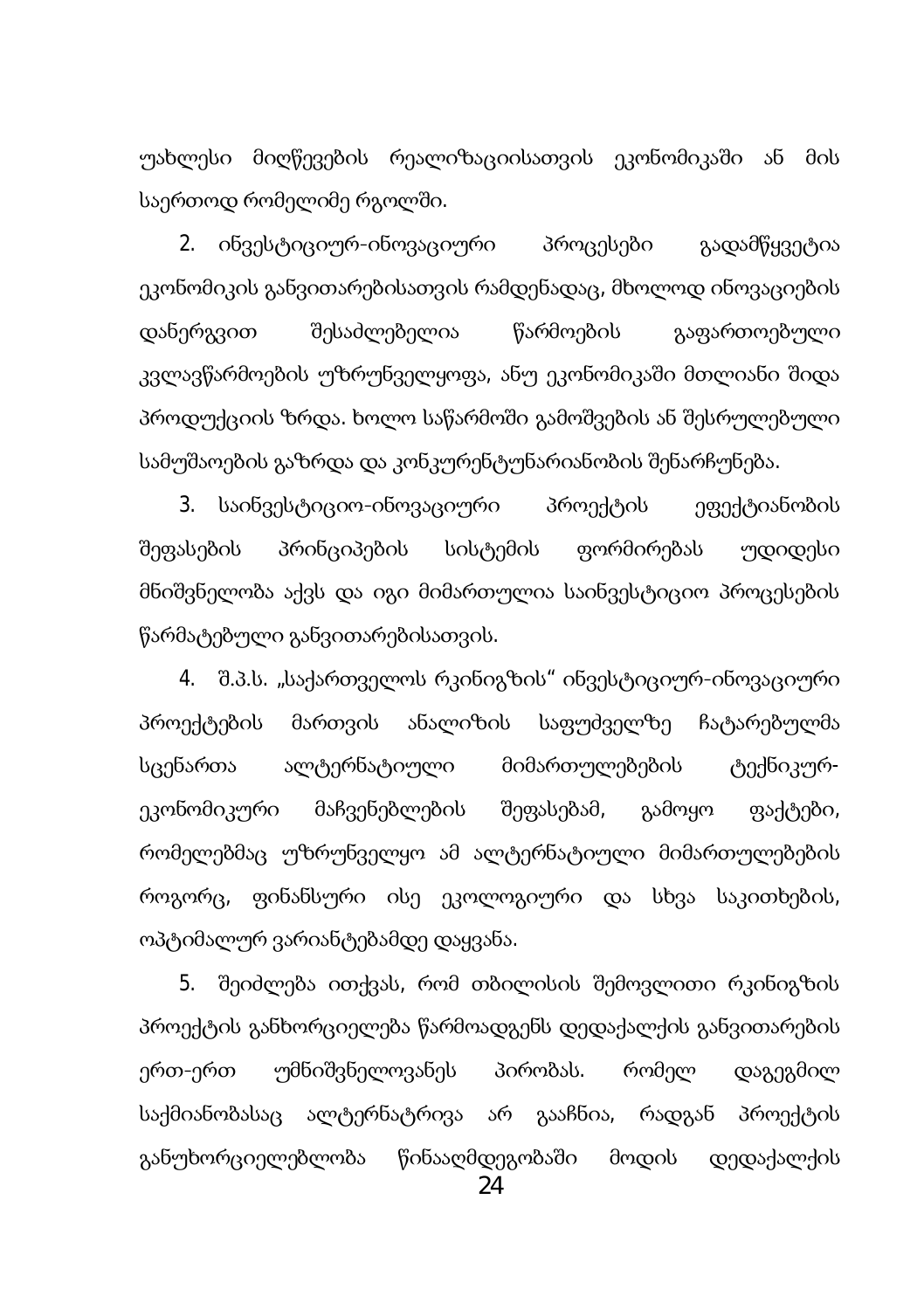პერსპექტიული განვითარების ახალ გეგმასთან. ამავდროულად იგი თავიდან აგვაცილებს სატვირთო გადაზიდვებით გამოწვეულ ეკოლოგიურ საფრთხეს.

6. შეიძლება იმაზეც საუბარი, რომ თბილისი – ბათუმის მიმართულებით მგზავრთა ჩქაროსნული მიმოსვლის ორგანიზაციის პროექტის რეალიზება "სწრაფი რკინიგზა" - ესაა მომავლის რელური განხორციელება. რომელიც უზრუნველყოფს:

- ტვირთის გადატანის სიჩქარის და საიმედოობის ამაღლებას;
- მგზავრთა გადაყვანის სიჩქარის და უსაფრთხოების მკვეთრი ზრდას;
- შავიზღვისპირა ტერმინალებში ტვირთების ლოდინის დროის შემცირებას.

7. შემოთავაზებულია პროექტის საინოვაციო ხასიათის საინჟინრო გადაწყვეტების ეკონომიკური მიზანშეწონილობის განსაზღვრა, რომელიც გულისხმობს ე.წ. აბსოლუტური და შეფარდებითი ეკონომიკური ეფექტის გამოთვლას, დანახარჯების გამოსყიდვის დროის პერიოდის ანგარიშს და პირობით-წლიური ეკონომიკური ეფექტის განსაზღვრას.

8. ჩამოყალიბებულია ახალი გაშლილი საინვესტივიო პროექტების შეფასების ფულადი ნაკადების დისკონტირების გამოყენებითი ეკონომიკური მოდელი. რომელიც მიზნად ისახავს დროის ფაქტორის გათვალისწინებით გათვლილი საინვესტიციო პროექტების ეფექტიანობის ძირითადი მაჩვენებლების გაანგარიშებას, და ასევე საკითხებს, რომლებიც წარმოიშობა მაჩვენებელთა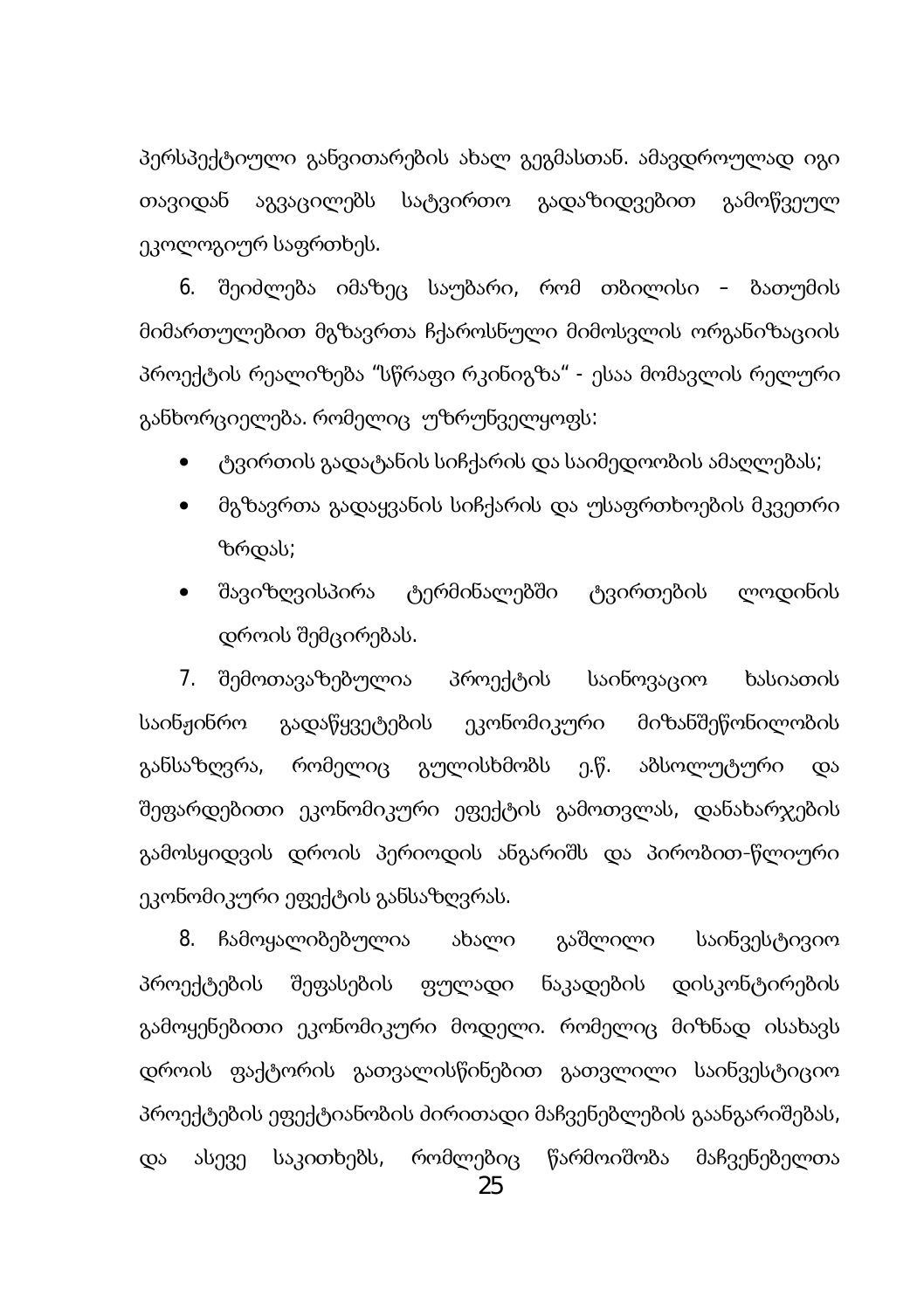გათვლისას, რომელთა წინაშე, პირველად, დგას საინვესტიციო პროექტის შეფასების ამოცანა.

დისერტაციის ძირითადი შინაარსი ასახულია შემდეგ პუბლიკაციებში:

1. საგარეო ვაჭრობაში სატრანსპორტო ურთიერთობები. საქართველოს საავტომობილო-საგზაო ინსტიტუტის შრომების კრებული, თბილისი, №1, 2001 წ. 89-94;

2. ob3gbტo3om6-oba3s30m6o 36agdogoob მართვის შინაარსი, შემადგენლობა და სტრ*ოქტორა*. საქართველოს ტექნიკური უნივერსიტეის "საერთაშორისო სამეცნიერო-ტექნიკური კომფერენციის შრომები" 29-30/IV/ 2010, გვ. 264-267;

3. ob33b690900-obm338000 36m3d69000 36m3000 საკითხებისათვის. პ.გუგუშვილის ეკონომიკის ინსტიტუტის დაარსებიდან 65-ე და აკადემიკოს პ.გუგუშვილის დაბადებიდან 105-ე წლისთავისადმი მიძვნილი საერთაშორისო სამეცნიეროპრაქტიკული კონფერენციის მასალების კრებული, 2010 წ. 8-9 ივლისი, გვ. 526-529;

4. საქართველოს ხარკინიგზო ინფრასტრუქტურის გ*აუმჯობესების გზები.* სამეცნიერო-ტექნიკური ჟურნალი "ტრანსპორტი და მანქანათმშენებლობა″, თბილისი, №4, 2012 წ. 85-93;

5. The means of developing the Georgian Railway. "JOINT RAIL CONFERENCE" Philadelphia, Pennsylvania April 17-19, 2012. JRC2012- 74057.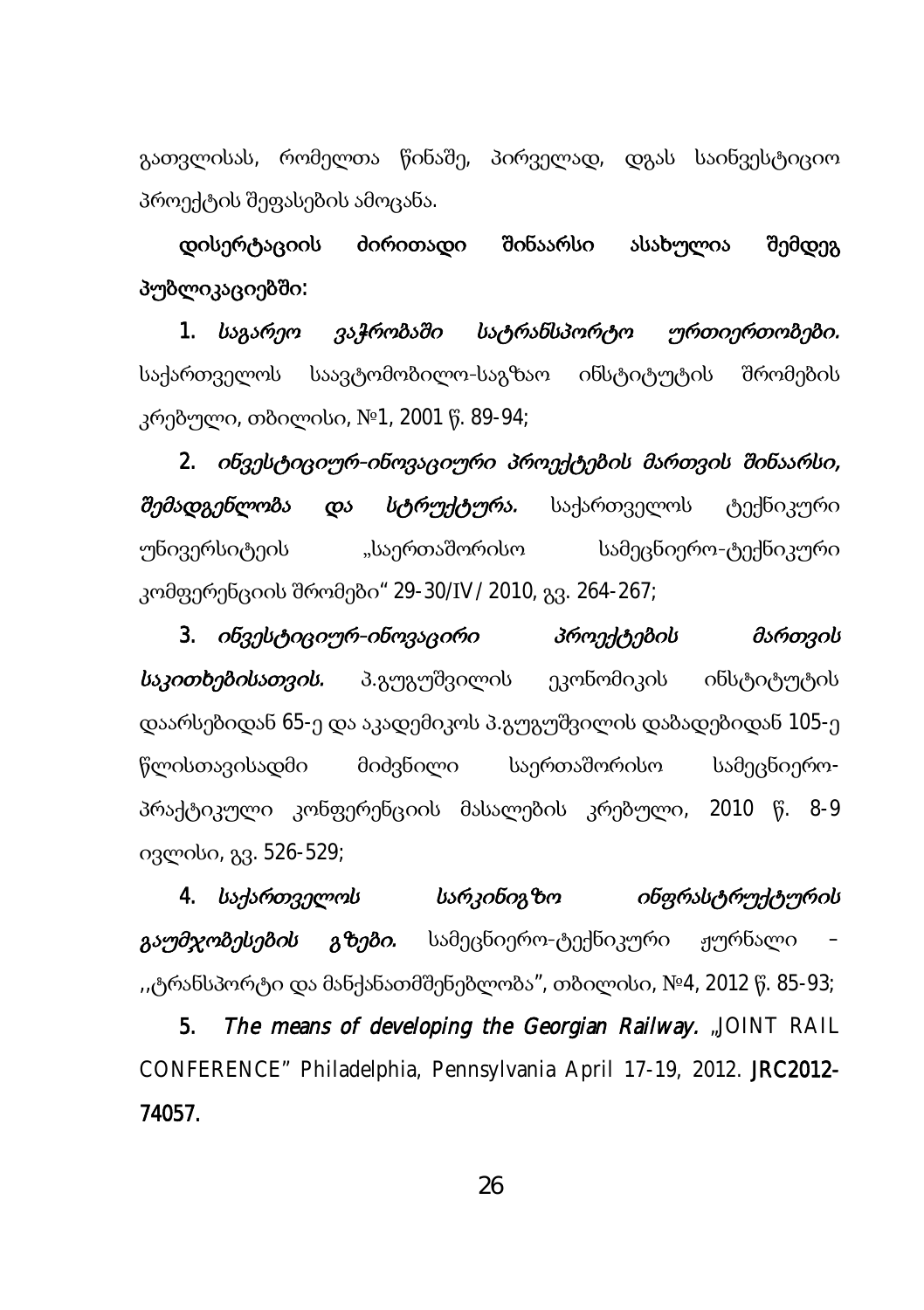### **Abstract**

The thesis work is devoted to the management of factors acting on the efficiency of investment and innovation projects at the railway transport and to its improvement.

In the introduction is substantiated the topicality of the issue, it is mentioned that one of the shortest transit roads among the third ones, connecting the Middle Asia with the West, passes through the territory of Georgia, and Georgian Railway LLC plays the leading role in it. Proceeding from this fact its economic growth and sustainable development to a greater degree is depended on the effective use of our country as of the transit one. In this regard it is necessary that the railway could be able to offer favorable terms for consumers and to implement them in practice, and for this purpose the creation of powerful up-to-date infrastructure is necessary that will provide the guaranteed protection of goods, their rapid transportation and reduction of transport expenses. For this end the railway modernization is necessary including the scheduling of innovation projects that, in its turn, is related with large investments.

The first part of the work is literature review, in which the essence of investment and innovation processes and its key factors are considered. In relation to the mentioned issue the investment as economic category is analyzed, as well as the place of innovation processes in the development of the economy, and investment potential as a key factor of investment attractiveness. Herein from the theoretical angle of view are reviewed the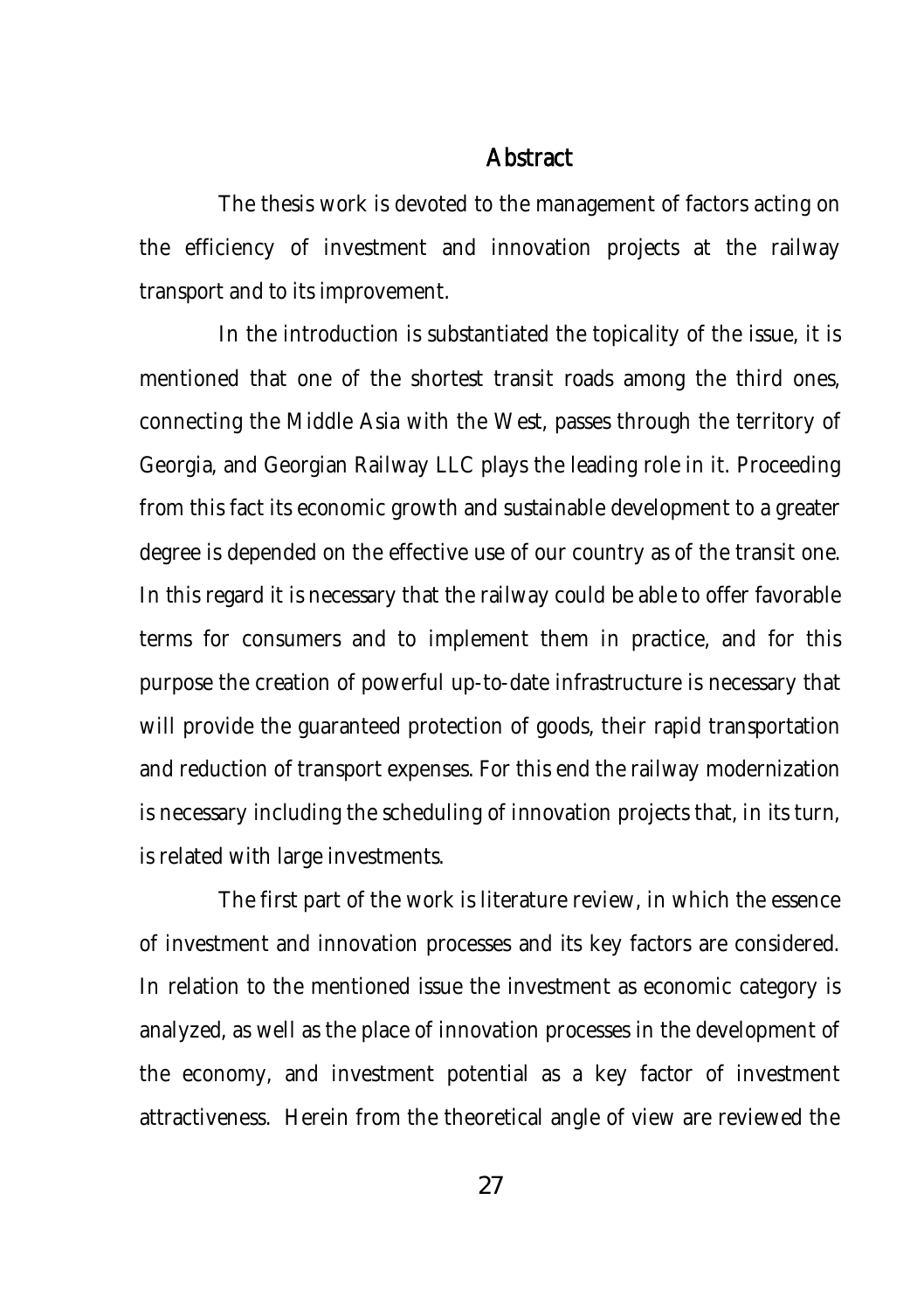works of Georgian and foreign scientists-economists. According to them the investment is the compulsory component element of the development of the economy. Achievement of economic growth to a large extent is determined by the current investment process in the country, in which is implied the expenditure of any monetary funds directed to the development of the production.

The second part of the thesis work, results and their discussion consists of the following paragraphs:

1. The classification of assessment of investment and innovation projects efficiency and the economic essence of its most important principles. The formation of the principal system of assessment of investment and innovation projects efficiency is of great importance, both for project selection and determination of investment strategy of the enterprise, and for the development of investment processes in the national economy. Herein the attention is particularly focused at the consideration of those important principles, observation of which is necessary during the assessment of investment and innovation projects and is directed to the development of investment processes in the economy, to the creation of new workplaces, to the improvement of efficiency of national economy, and to the provision of sustainable social policy.

2. The analysis of investment and innovation projects management at the Georgian Railway. Today the implementation strategy of railway transport development is oriented to the development of investment and innovation projects in the national economy. Scientific and technological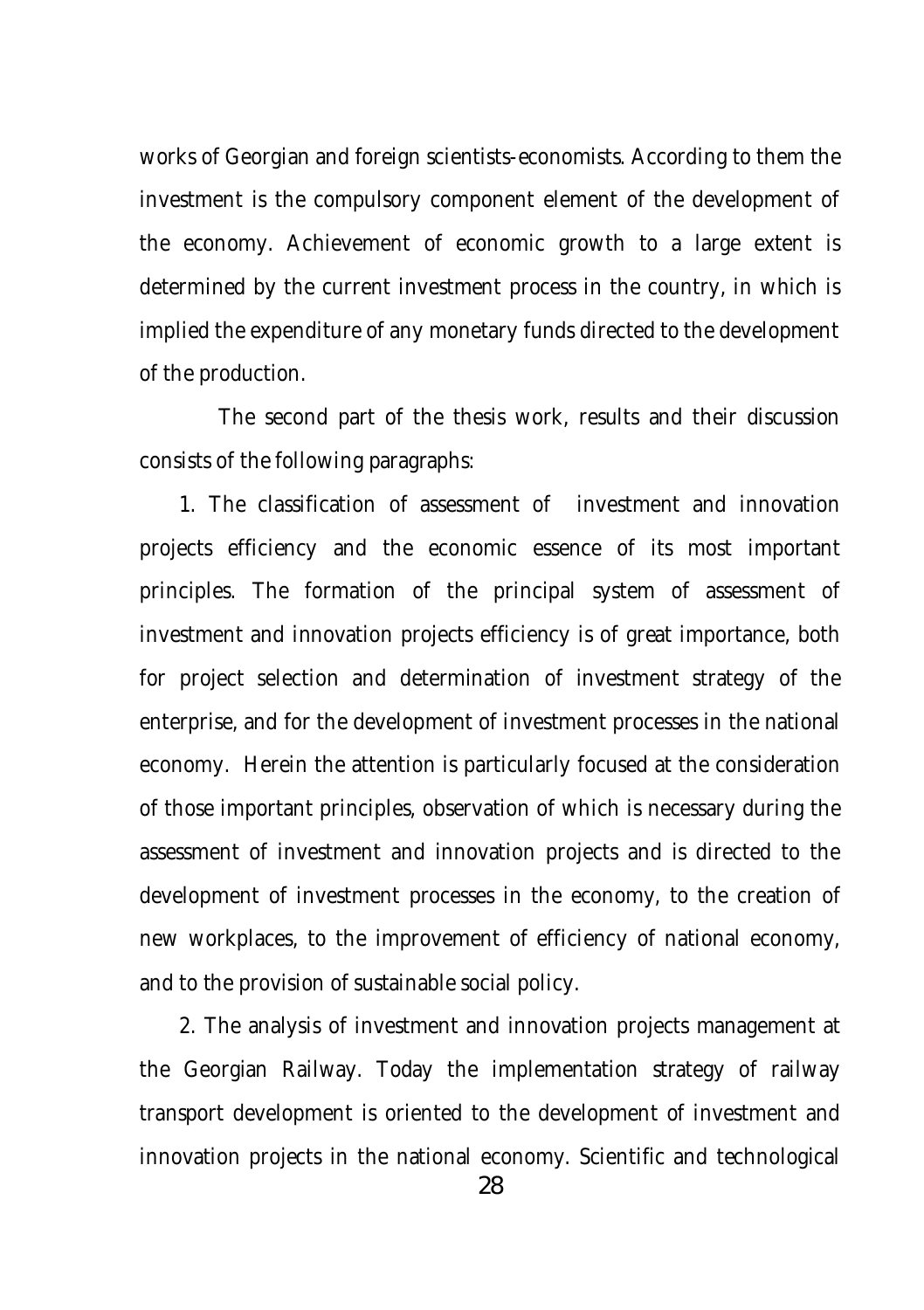directions became top-priority, and these directions should expand the application of advanced inventions at the Railway transport and should provide competitive edge of Georgian transport services at the world market. In this regard in the mentioned part is analyzed the assessment of technical and economic parameters of "Tbilisi by-pass railway" and "Rapid railway" projects, and all possible alternative and sub-alternative options are given. It could be said that the implementation of Tbilisi by-pass railway project is one of the most important preconditions of the development of the capital. This scheduled activity has no alternative since non-fulfillment of the project is in contradiction with the new plan of prospective development of the capital. At the same time it will allow us to escape the environmental threat caused by goods transportation. Also they talk about the fact that the implementation of the "Rapid railway" project of passengers high-speed service organization at the Tbilisi-Batumi direction is the realistic fulfillment of the future, that provides:

- the increase in goods transportation speed and reliability;
- rapid increase in passengers transportation speed and safety;
- reduction in goods' latency time at the Black Sea coast terminals.

3. To the problem of economic assessment of engineering decisions. One of the key component part of the engineering process is the determination of economic expediency of engineering decisions (construction, manufacturing of facilities, implementation of new technique, modernization of current technical equipment, implementation of automation and mechanizations tools etc.). Any measure and action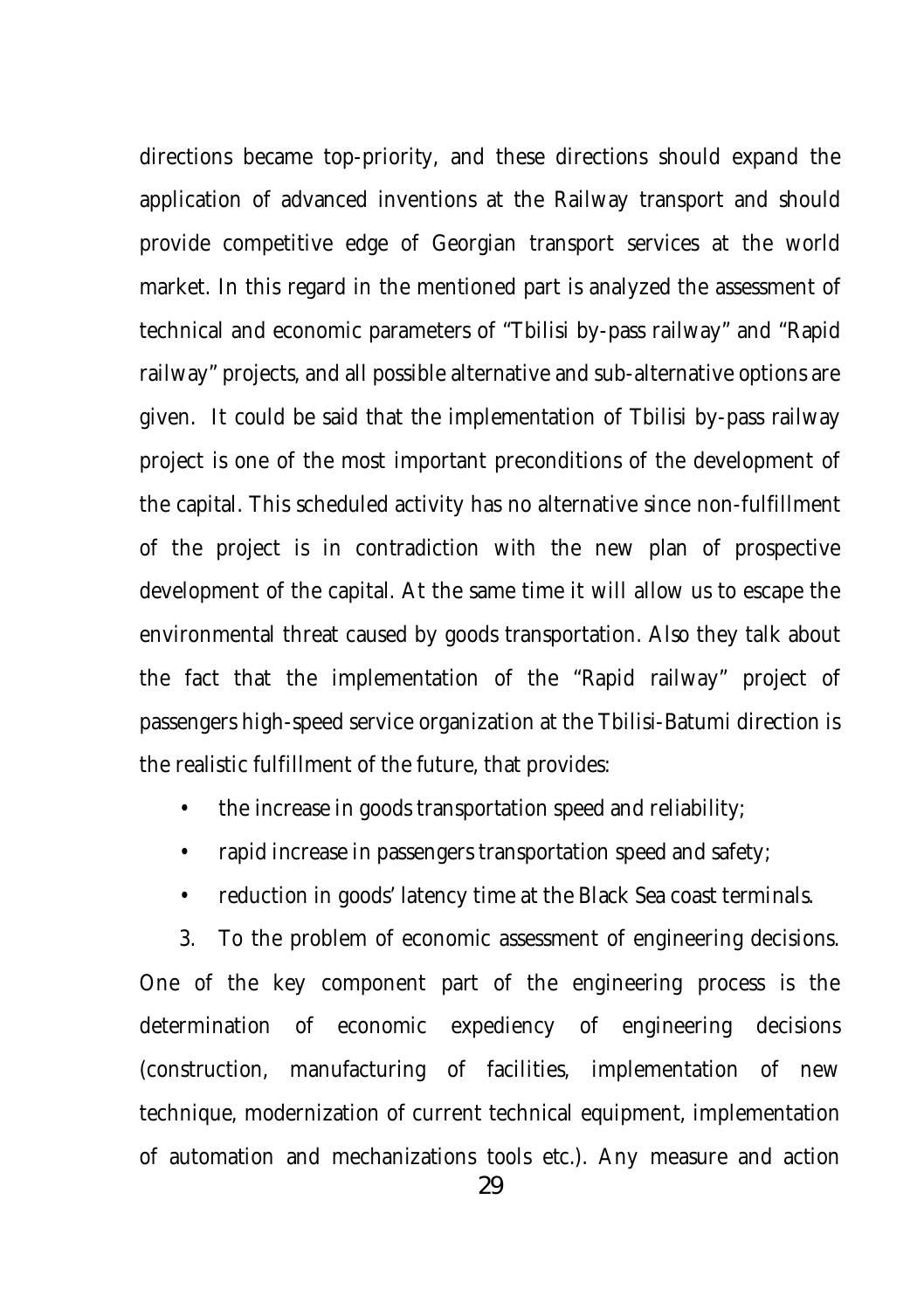looses its meaning in the business, if it produces no economic effect. That's why practical implementation of every decision should be substantiated economically, i.e. the expected financial results should be calculated that can be achieved by introduction of the given measures. Determination of economic expediency of project's engineering decisions having innovational nature is offered, which implies so-called calculation of absolute and relative economic effect, estimation of expenses payback time period and determination of arbitrary annual economic effect.

4. Assessment of Georgian Railway LLC investment projects with the use of money flows discounting. The given methodology deals with the calculation of basic indices of investment projects efficiency estimated by taking time factor into account, as well as with the issues, emerging during calculation of indices. It foresees various value of money at the various time points (the theory of time value of money). The economic model of assessment of new extensive investment projects with the use of money flows discounting, which sets a goal of calculation of basic indices of investment project efficiency estimated by taking time factor into account, as well as issues, emerging during calculation of indices, facing for the first time the problem of assessment of investment projects.

The research results are formulated in the form of conclusions.

1. Investment and innovation processes are crucial for the development of the economy, since only by means of innovations' implementation is possible to provide extensive reproduction of the production, i.e. the growth of total domestic product in the economy, at the same time increase